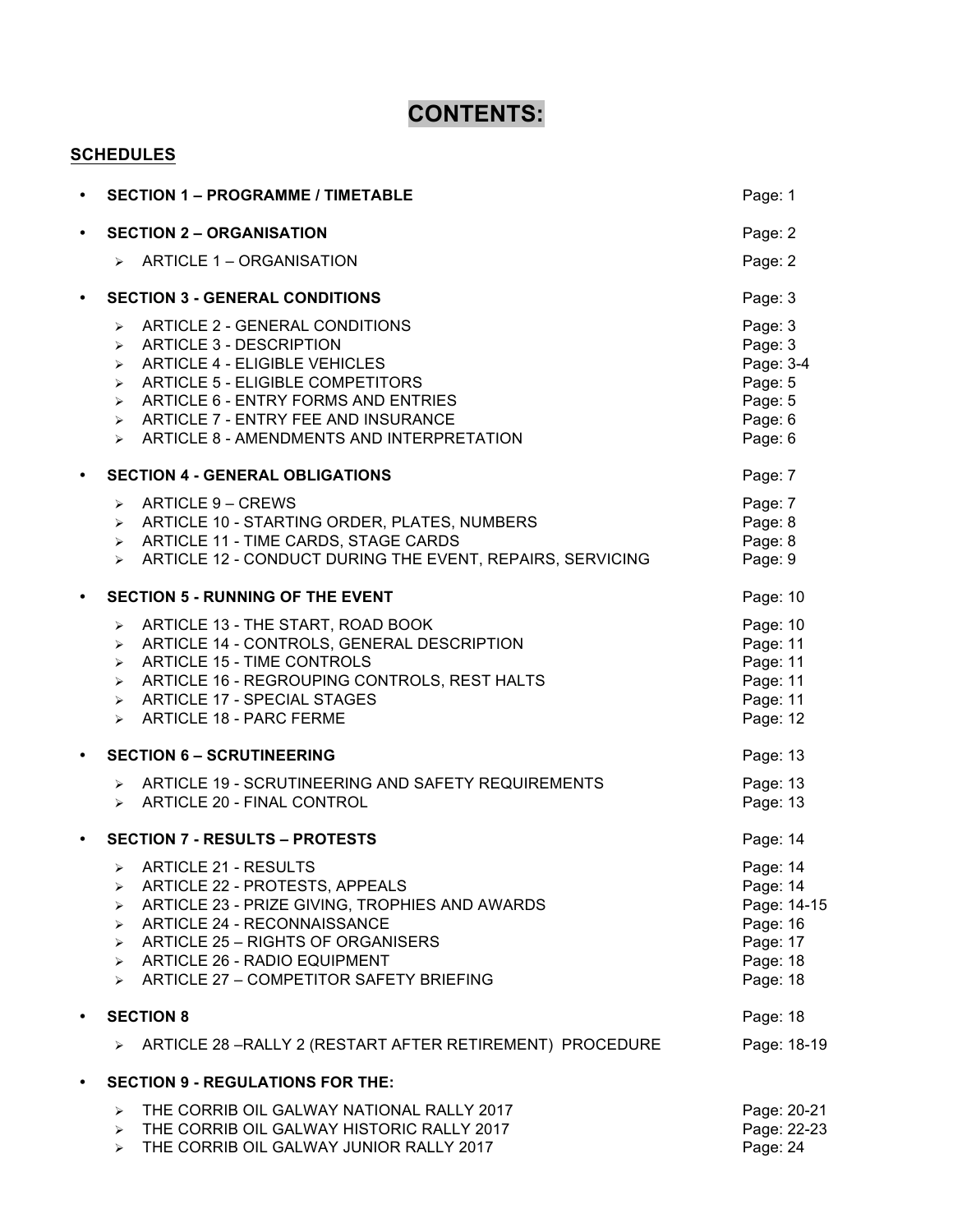# **SECTION 1 – PROGRAMME**

| December 22 <sup>nd</sup> 2016:             | <b>Publication of Regulations</b>                               |                 |
|---------------------------------------------|-----------------------------------------------------------------|-----------------|
| December 22 <sup>nd</sup> 2016:             | <b>Entries Open</b>                                             |                 |
| January 20 <sup>th</sup> 2017:              | <b>Entries Close</b>                                            |                 |
| January 24 <sup>th</sup> 2017:              | <b>Final Instructions Published</b>                             |                 |
| Jan. 28/29 2017:                            | Sign On Reconnaissance - Rally H.Q., Clayton Hotel              | $08.30 - 12.00$ |
| Jan. 28/29 2017:                            | Reconnaissance (See Art. 24)                                    | $09.00 - 18.00$ |
| Feb $2^{nd}/3^{rd}$ 2017:                   | Sign On Reconnaissance - Rally H.Q., Clayton Hotel              | $08.30 - 12.00$ |
| Feb 2 <sup>nd</sup> / 3 <sup>rd</sup> 2017: | Reconnaissance (See Art. 24)                                    | $09.00 - 18.00$ |
| February 3rd 2017:                          | Rally Office Opens, Clayton Hotel                               | $08.30 - 12.00$ |
| February $3rd$ 2017:                        | Documentation Scrutiny, Rally HQ, Clayton Hotel.                | $14.30 - 19.30$ |
| February 3rd 2017:                          | Mechanical Scrutiny, Galway Racecourse, Ballybrit               | 14.00 - 19.00   |
| February 4 <sup>th</sup> 2017:              | Competitors Safety Briefing, Galway Racecourse, Ballybrit       | <b>TBC</b>      |
| February $4^{th}$ 2017:                     | Rally Start - Parc Ferme, Galway Racecourse, Ballybrit          | <b>TBC</b>      |
| February 4 <sup>th</sup> 2017:              | Provisional Results (Leg 1) Official Notice Board,<br>Rally HQ  | 20.00           |
| February 4 <sup>th</sup> 2017:              | Sunday Restart Times (Leg 2) Official Notice Board,<br>Rally HQ | 21.30           |
| February 5 <sup>th</sup> 2017:              | Rally Re-start (Leg 2), Parc Ferme, Galway Racecourse           | <b>TBC</b>      |
| February 5 <sup>th</sup> 2017:              | Rally finish at Finish Ramp, Rally HQ, Clayton Hotel            | <b>TBC</b>      |
| February $5^{th}$ 2017:                     | Provisional Results 60 minutes after finish time of last car    |                 |
| February 5 <sup>th</sup> 2017:              | Prizegiving Ceremony, Rally H.Q. Clayton Hotel                  | 20.00 (approx.) |

## **Enquiries to Entries Secretary: Niamh Bent**

## **NIAMH@GALWAYMOTORCLUB.IE**

Tel: +353 (0) 87 9444110 *(after 18.00 only please Mon-Fri, anytime Sat/Sun)*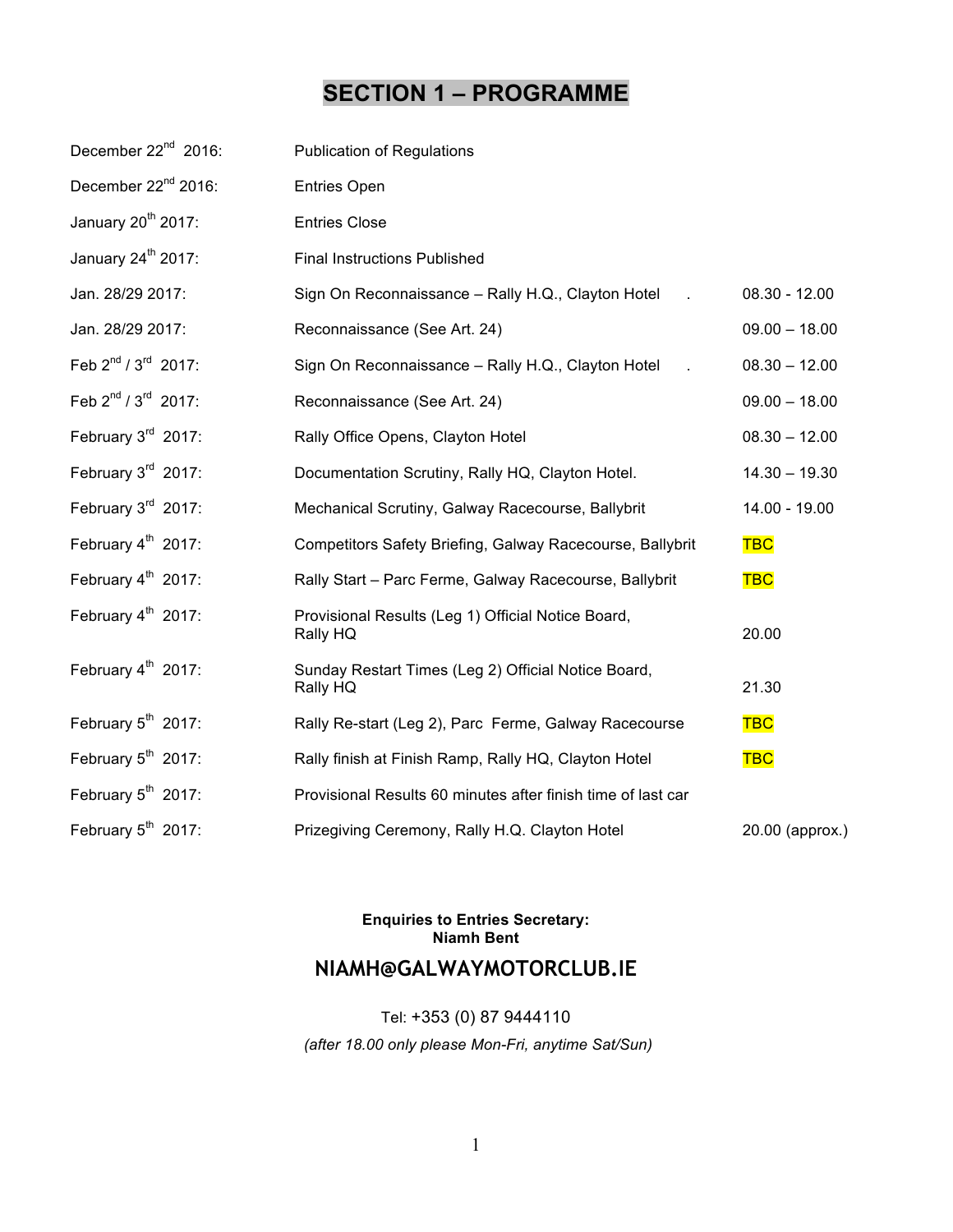# **SECTION 2 – ORGANISATION**

## **ARTICLE 1 – ORGANISATION**

- 1.1 This is an International competition promoted and organised by the County Galway Motor Club Ltd(hereinafter called the Promoters). It will take place from February  $4^{\text{th}}$  /  $5^{\text{th}}$  2017. These Regulations have been submitted to and approved by Motorsport Ireland and Permit No**. 17 / 011** has been issued for the event.
- 1.2 The organising committee and officials of the rally are as follows:

| Motorsport Ireland Stewards:            | Willie Walsh / Brendan Flynn |
|-----------------------------------------|------------------------------|
| Motorsport Ireland Safety Officer:      | Ger Healy                    |
| Club Steward:                           | <b>Victor Farrell</b>        |
| Club Safety Officer:                    | <b>Shane Cunniffe</b>        |
| Clerk of the Course:                    | Kieran Donohue               |
| Deputy Clerk of the Course:             | Aiden Connolly               |
| Assistant Deputy Clerk of the Course:   | <b>Bobby Clinton</b>         |
| Assistant Clerk of the Course (Junior): | Ray Bent                     |
| Event Secretary:                        | Niamh Bent                   |
| Deputy Event Secretary:                 | Eleanor O Boyle              |
| <b>Entries Secretary:</b>               | Niamh Bent / Kevin O Riordan |
| <b>Chief Scrutineer:</b>                | John Prendergast             |
| <b>TROA Eligibity Scrutineer:</b>       | Rab McDonald                 |
| Chief Marshal:                          | James Comer                  |
| <b>Chief Medical Officer:</b>           | tbc                          |
| E.S.L.O.                                | tbc                          |
| Chief Rescue Officer:                   | Ivor Gleeson                 |
| Chief Timekeeper:                       | Carmel Leonard               |
| Competitor Liaison Officer:             | Pat M Sheil                  |
| Rally 2 Co-ordinator:                   | Kevin O Riordan              |
| Spectator Control 1:                    | Aiden Harper                 |
| <b>Spectator Control 2:</b>             | <b>TBC</b>                   |
| Radio Controller:                       | Sean Mulally                 |
| Press/Media Office:                     | <b>TBC</b>                   |
| Car Accountability:                     | <b>TBC</b>                   |
| Results:                                | Shannon Sport                |
| Results Co-ordinator:                   | <b>Angus Sealy</b>           |
| Service Area Manager:                   | John Coughlan                |
|                                         |                              |

## 1.3 JUDGES OF FACT:

The named officials are deemed Judges of Fact, and this list will be posted on the Official Notice Board at Rally HQ.

## 1.4 RALLY OFFICE AND OFFICIAL NOTICE BOARD

Rally office will be situated in the Rally H.Q. – Clayton Hotel, Ballybrit, Galway. The Official Notice Board will be located in the Rally Office at Rally H.Q from  $28<sup>th</sup>$  January.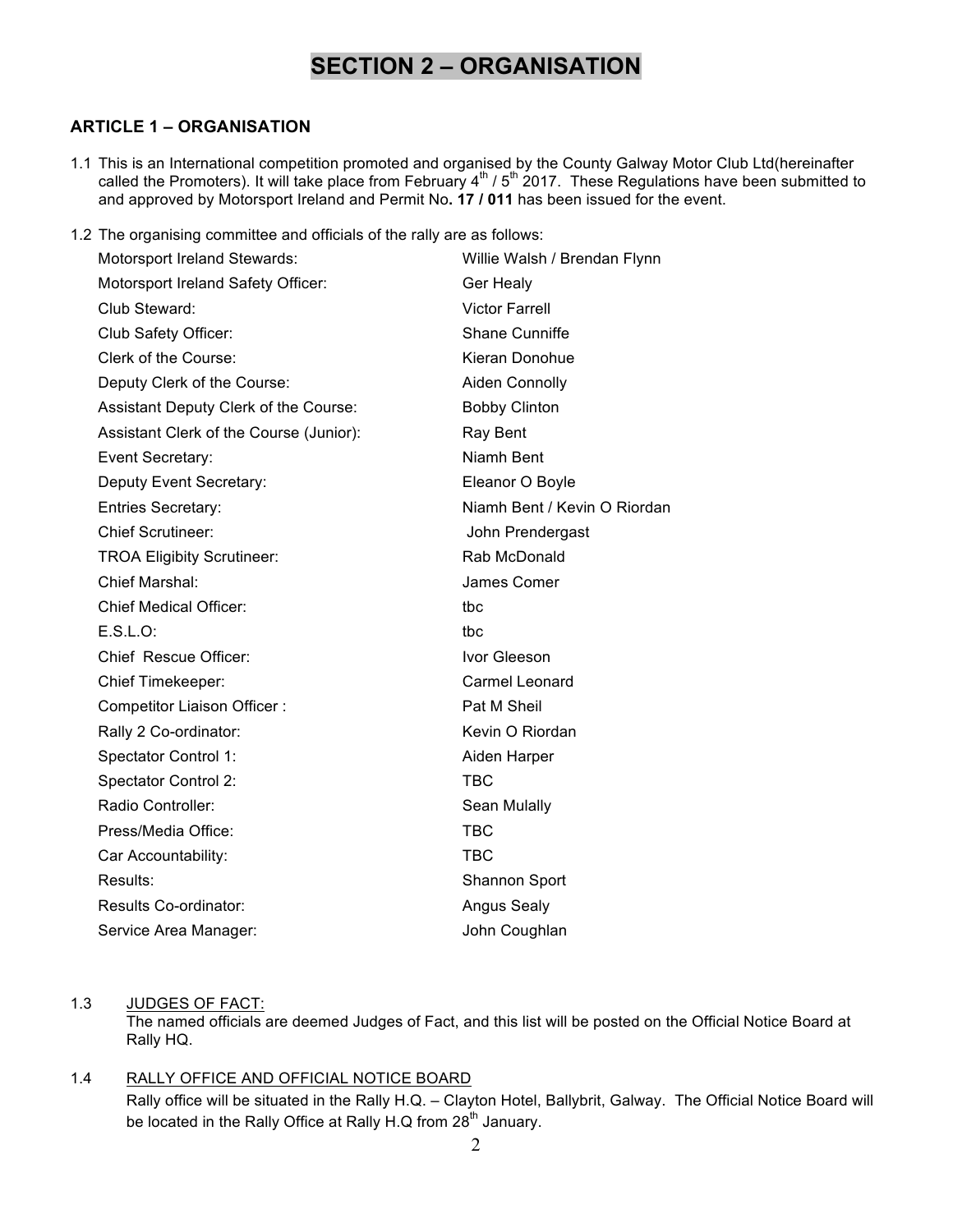## **SECTION 3 - GENERAL CONDITIONS**

## **ARTICLE 2 – GENERAL CONDITIONS**

- 2.1 The competition will be held under the International Sporting Code of the FIA, the General Competition Rules of Motorsport Ireland (the ASN) and these Regulations including Appendix 25 (Rally Code) and Appendix 29/29.1 (Standard Regulations for all Stage Rallies), of the current Motorsport Ireland Yearbook and these regulations will supercede all others. Copies of the General Competition Rules will be obtained from Motorsport Ireland, 34 Dawson Street, Dublin 2.
- 2.2 The event is a qualifying round of the : 2017 Clonakilty Blackpudding Irish Tarmac Rally Championship 2017 Clonakilty Blackpudding Irish Tarmac Historic Rally Championship. 2017 Clonakilty Blackpudding Irish Tarmac Modified Rally Championship. 2017 Clonakilty Blackpudding Irish Tarmac Junior Rally Championship. 2017 Clonakilty Blackpudding Irish Tarmac "Fiesta R2 150" Series
- 2.3 The requirement of these regulations apply at all times during this event. All competitors who forward completed entry forms agree to be bound by the rules.

## **ARTICLE 3 – DESCRIPTION**

- 3.1. The length of the Rally including non-competitive sections will be approximately 490 kms, including 15 special stages of circa 220kms and is divided into 2 legs. (see Section 9 for Historic and Junior Rallies).
- 3.2. The interval between each car will be 30 seconds, which may be increased. The Official Rally time will be that published by R.T.E. or the Eircom speaking clock. Hours and Minutes will be shown as 00.01hrs – 23.59hrs
- 3.3. The use of Pace Notes is permitted and crews will be allowed to make low speed reconnaissance on special stages.
- 3.4. The sections of the Rally, as well as the Time Controls, Passage Controls, Neutral Zones, Regrouping Controls, Parc Ferme and Special Stages, are described on the Time Cards or in the Road Book.
- 3.5. There will be no "Sunday Run" on this event, however there will be a "Rally 2". Please refer to **Section 8 - Article 28 –Restart after Retirement (Rally 2) Procedure** for details of re-start procedure criteria.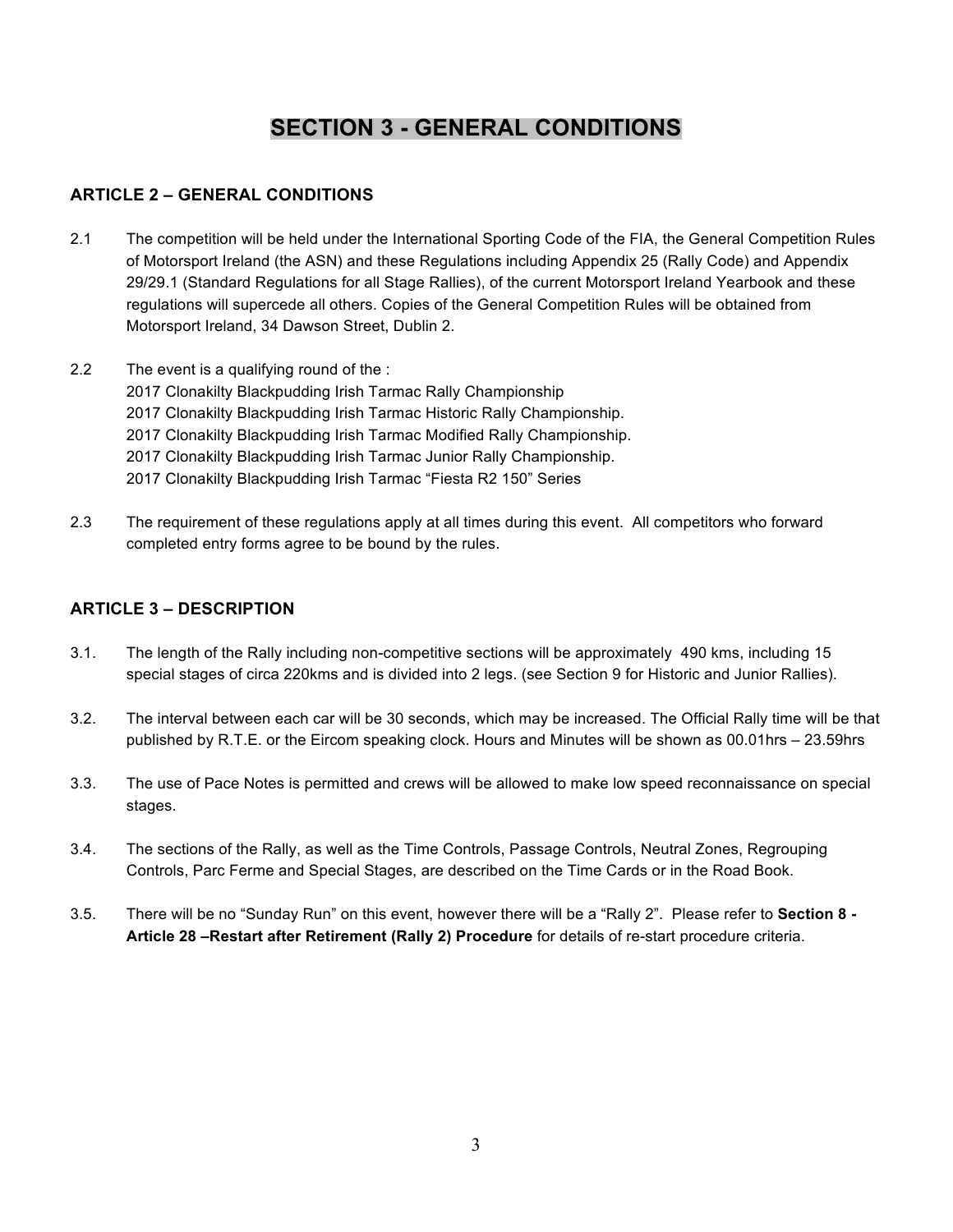## **ARTICLE 4 - ELIGIBLE VEHICLES**

- 4.1. Homologated vehicles complying with current Appendix J of the International Sporting Code (Group A and N cars). The Rally will be divided into the following FIA Homologated classes:
- **Class 1 Group N up to 1600 cc (Previously N1 & N2); R1 (atmospheric up to 1600 cc - VR1A/VR1B and turbo up to 1067 cc – VR1A/VR1B)**
- **Class 2 Group A up to 1600 cc (Previously A5 & A6); R2 (atmospheric over 1390 to 1600 cc - VR2B and turbo over 927 to 1067 cc – VR2B); Kit cars up to 1600 cc; Group N 1601 to 2000 cc (Previously N3)**
- **Class 3 Group A 1601 to 2000 cc (Previously A7); R2 (atmospheric over 1600 to 2000cc - VR2C and turbo over 1067 to 1333cc – VR2C); R3 (atmospheric over 1600 to 2000 cc – VR3C and turbo over 1067 to 1333cc –VR3C); R3 (Turbo up to 1620 cc nominal VR3T); R3 (Diesel up to 2000 cc nominal – VR3D); Super 1600 cars**
- **Class 4 N4 FIA Group N over 2000 cc Appendix J 254**
- **Class 5 Group R4 (Appendix J 260); Group R5; S2000 Rally (2.0 Atmospheric)**
- **Class 6 All cars homologated in FIA R-GT**
- **Class 7 Group A over 2000 cc (Previously A8); WRC (1.6T); WRC (2.0T); S2000 Rally 1.6T 28 mm Restrictor (also known as Regional Rally Car - RRC)**

For further details on requirements for cars in classes 1 – 7 refer to www.fia.com Appendix J articles 252 – 261 (Article 260 refers to cars in Group R)

- 4.2. If the number of cars entered in the same cubic capacity class is less than four (4),the Organisers reserve the right to reduce the number of awards for that class. Cars entered in a Group or Groups containing less than eight (8), cars may compete for the General Classification.
- 4.3 The use of non-skid attachments (which includes tyres with studs or spikes of metal or other material and chains) is prohibited during the event. Tyres with any form of metal in the tread compound are not permitted.
- 4.4. All competing cars must be individually licenced for the road competing cars cannot be driven on any form of trade plate.
- 4.5 An entrant is deemed to have full knowledge of his/her car and to vouch for its eligibility by the act of presenting the car for scrutiny before the start.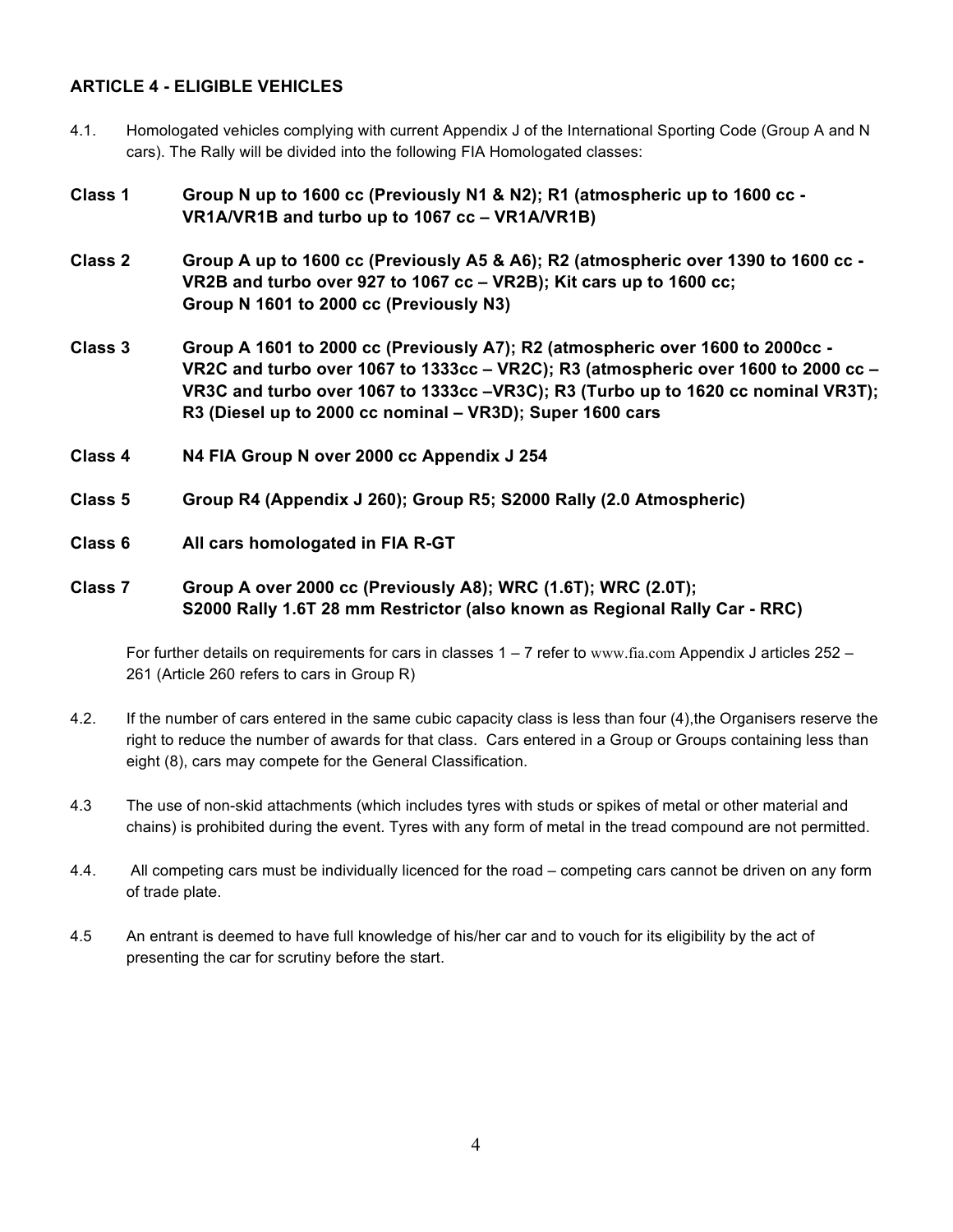## **ARTICLE 5 - ELIGIBLE COMPETITORS**

- 5.1 Entries may be submitted by any person, organization, or legal entity holding a valid Competition Licence recognized by the F.I.A.
- 5.2. If the entrant is not a crew member, the first driver nominated on the Entry Form shall be deemed to be his agent. Wherever the entrant is referred to in these regulations this shall also mean his agent if appropriate.

5.3 Entries may be submitted by any person, organisation or legal entity holding a valid Competition Licence of the following minimum grades: (M.I. Grades shown) **International Rally:** International Licence **National Rally:** National B up to 1650CC, National A over 1650CC or higher grade. **Historic Rally:** National B up to 1650cc. National A over 1650cc **Junior Rally:** National B up to 1650cc. Or equivalent grade licence issued by MSA.

- 5.4 Co-drivers must have a competition licence.
- 5.5 Competitors, with M.S.A. or other A.S.N licences must hold the appropriate grade of licence for the event entered.

#### **ARTICLE 6 - ENTRY FORMS AND ENTRIES**

- 6.1 All entries must be made on the Official Entry Form, properly completed in all particulars and accompanied by the appropriate entry fee and forwarded to the Entries Secretary before Friday 20<sup>th</sup> January 2017.
- 6.2 Entries can only be withdrawn in writing, fax or email to the Entries Secretary at the nominated address or contact details as per identified on the official entry form.
- 6.3 The organisers reserve the right to refuse any application or entry without having to give a reason for the refusal (F.I.A. Art. 74).
- 6.4 The number of entries will be limited to **131** incorporating the International, National and Historic events.

6.5 In the event of an excess of **131** entries being received the following criteria will be applied to all entries received from the opening to the closing date of entries.

- A. Previous winners of the Galway International Rally;
- B. Previous winners of the Irish Tarmac Rally Championship;
- C. Previous winners of the MI National Rally Championship;
- D. The winning overall driver of the Junior section of the Galway International Rally.
- E. Up to 20 Entries allocated to GMC members using Club criteria applied
- F. Up to 10 Entries allocated at Organisers discretion.
- G. Up to 5 Entries allocated to overseas crew.
- H. The first 5 overall in the 2016 Irish Tarmac Rally Championship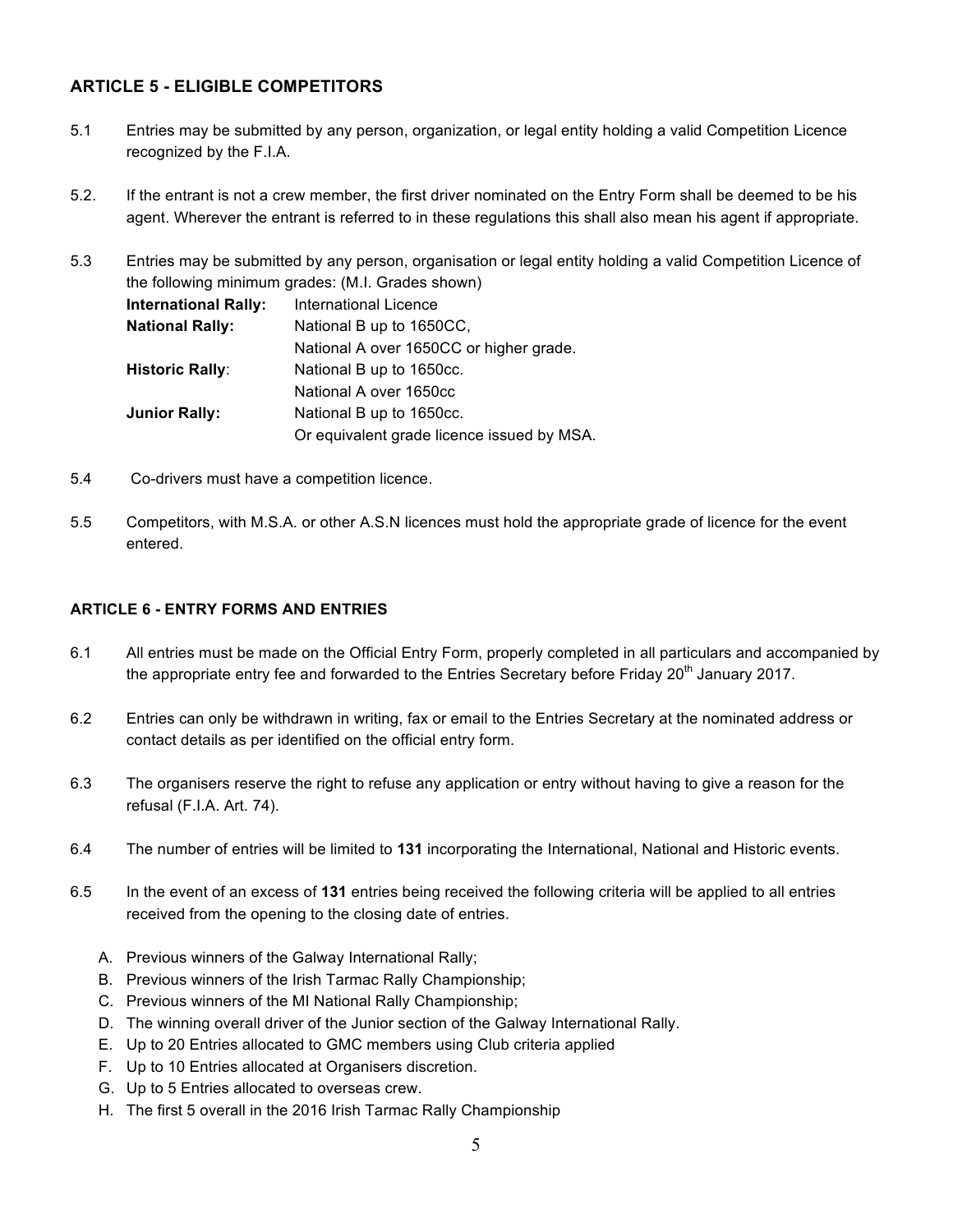- I. The first 3 in class in the 2016 Irish Tarmac Rally Championship
- J. Finishing in the first 15 overall in any International Rally.
- K. Finishing in the first 3 overall on National section of International rally.
- L. Finishing in the first 15 overall in a National Stages Rally.
- M. Finishing first 3 in Class on an International Rally including National Section.
- N. Finishing in the first 3 in class in any National Stages Rally.
- O. Finishing in the first 20 overall on any other Stage Rally.

*By the very fact of signing the Entry Form, the entrant and all crew members acknowledge and accept unreservedly these regulations, the General Competition Rules of Motorsport Ireland and the International Sporting Code of the F.I.A.*

## **ARTICLE 7: ENTRY FEE AND INSURANCE**

- 7.1 The Entry Fee will include personal accident premium and IRDS at standard rate and service plates for one service vehicle. **ALL INSURANCE LEVY AMOUNTS SUBJECT TO ADJUSTMENT**
	- The Entry Fee for International: **€ 750 plus €250 Insurance Levy**
	-
	- National Rally will be: **€ 750 plus €250 Insurance Levy**
	- The Entry Fee for Historic Rally will be: **€ 750 plus €125 Insurance Levy**
	- The Entry Fee for Junior Rally will be: **€ 375 plus €125 Insurance Levy**
- 7.2 Entry Fees paid in Cash after the closing date shall incur an additional fee of  $\epsilon$ 50 per entry. Payments can be made by cheque, postal order, direct lodgement, or EFT. Contact Entries Secretary for details.

**Currency Euro** only please. **Easy Pay Installment Option Available.**

- 7.3 A service plate for each additional service van will incur a charge of  $\epsilon$ 150 per plate.
- 7.5 The entry application will **only** be deemed received if accompanied by the total entry fee. Cheques should be made payable to **'Galway Motor Club'**
- 7.6 No Car will be allowed to start unless the entry fee has been paid in full. Where payment of an entry fee is, for any reason, the subject of dispute at the closing date, such entry will not be accepted.
- 7.7 Notice of acceptance of entries will published on 23rd January 2017.
- 7.8 **ALL DRIVERS MUST ensure that they are listed on the 2017 IRDS/BRDS database on the Motorsport Ireland website (updated weekly) and pay any additional premium loading to be permitted to start the event.**

Cover only exists while traveling the Official Route, i.e., via the Road Book, during the course of the competition and while under the control of the organisers. Cover will cease on arrival at the final Parc Ferme In Control or at the point where the competitor(s) retire from the event.

- 7.9 Entry Fees will be refunded:
	- (a) To candidates whose application was refused;
	- (b) In the case of the rally not taking place;
	- (c) If a reserve entry is not allocated a start in the rally;
	- (d) In special circumstances at the discretion of the organisers.
	- (e) If the entry is withdrawn in **writing or email / post / fax only**.

**Refunds will be made by cheque only after the event**.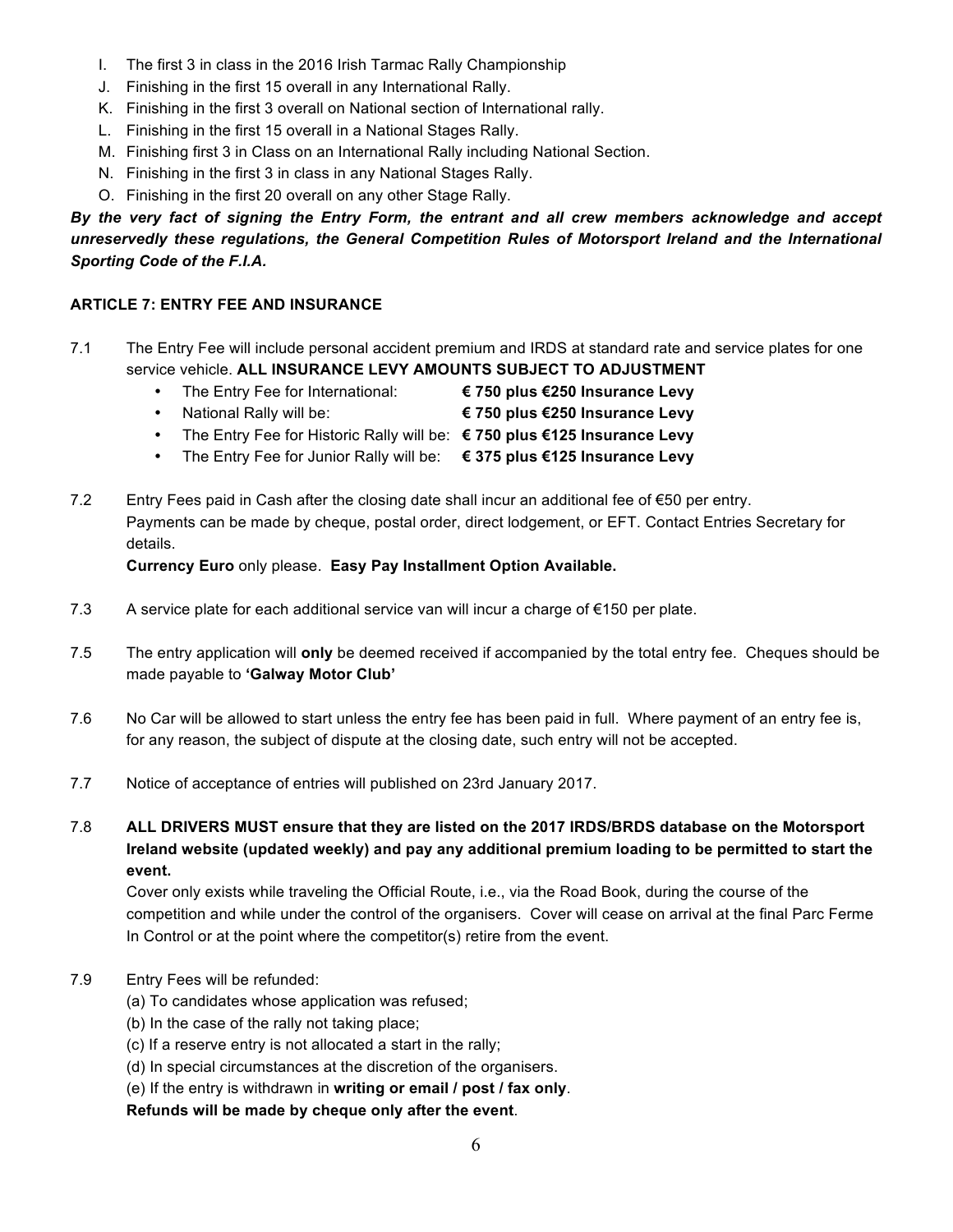7.10 The Organisers decline liability in any accident caused by or to competitors and the competing cars during the whole of the event. The Organisers also decline any liability for breach of the laws and regulations of the countries covered by the rally. Competitors shall be held entirely responsible for any accident or breach of laws in which they may be involved and shall declare to the Organisers particulars from any accident from which liability may arise and shall indemnify the organisers in regard to any liability. An entrant or driver(s) shall have no claims against the Organisers arising out of any action of the Organisers, their servants or officials, during the course of the rally.

## **ARTICLE 8 - AMENDMENTS AND INTERPRETATION TO REGULATIONS BULLETINS**

- 8.1 The Organisers, in compliance with Article 3.6 of the F.I.A. Sporting Code reserve the right to alter the provisions of the present regulations in accordance with conditions and circumstances, which may arise. In such a case competitors will be notified in due course by the Secretary of the Event concerning any eventual alteration.
- 8.2 Any alteration or addendum will be duly communicated by dated and numbered information bulletins, which will constitute an integral part of the present regulations. These bulletins will be posted on the Official Notice Board at Rally Headquarters. The onus is on a competitor to keep informed of any additional instructions.
- 8.3 Any case not foreseen in the present regulations shall be decided by the Organisers and approved by the Stewards, using the International Sporting Code as far as suits the case.
- 8.4 In the event of any dispute concerning the interpretation of these regulations, the English version shall take precedence, and the ruling of the Stewards shall be final subject to the right of appeal as provided by the International Sporting Code.

## **SECTION 4 - GENERAL OBLIGATIONS**

## **ARTICLE 9 – CREWS**

- 9.1 Each car must carry two drivers and the entrant shall nominate which is the first and which is the second driver, except where a co-driver has declared otherwise.
- 9.2 The occupants of the car will be collectively referred to as the car's crew.
- 9.3 Each crew member shall:
	- (a) Hold a current valid driving licence appropriate to the vehicle (except where a co-driver has declared otherwise.)
	- (b) When required, wear an approved crash helmet, safety harness and FIA approved head restraint, properly positioned and fastened.
	- (c) Not drive for more than 320 kms without rest or relief.
	- (d) Protective Clothing: Wear Fireproof clothing as required by the NSA during the event.

## *All drivers/co-drivers must comply with the MI regulations for protective clothing. The MI regulations are equivalent to the FIA Standards to expiry as stated in Appendix 2 of the MI Yearbook.*

Non compliance with Article 9.3 above will result in exclusion.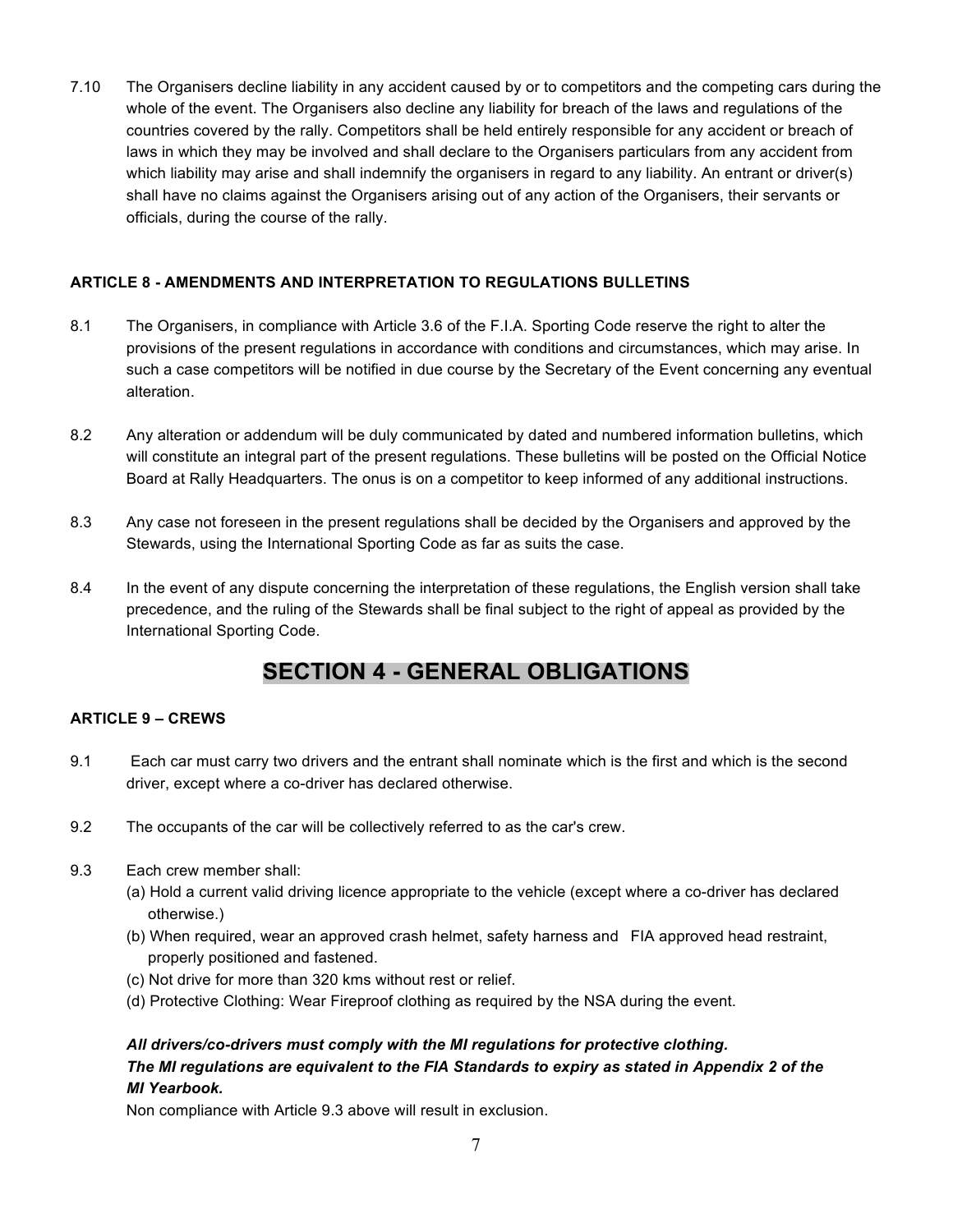## **ARTICLE 10 - STARTING ORDER, PLATES, NUMBERS**

- 10.1. The numerical order of entries will be determined by reference to the list of F.I.A. Graded Drivers for rallies. List A will take precedence over List B which will in turn will take precedence over all other drivers. The order of the other entries will be determined as far as possible according to their performances during the previous two years of the nominated first driver. Any claim found to be false may entail exclusion.
- 10.2 Competition numbers will be supplied and will measure approximately 20 in. x 20 in. (50 cm x 50 cm). These numbers must be displayed on the front doors of both sides of the car during the event.
- 10.3 Competitors are requested to display the name of the driver and the co-driver on the appropriate side window of the car. Their blood group must also be displayed. The absence of any of these may result in a cash penalty of €50.
- 10.4 A competitor who has withdrawn from the rally shall at once remove or cover up all rally identification marks, rally plates, and competition numbers on his car. He shall notify his retirement immediately to rally headquarters.

## **ARTICLE 11 - TIME CARDS, STAGE CARDS**

- 11.1 At the completion of scrutineering each competitor will receive time cards on which the times allowed for each section of the rally will be shown.
	- (a) The time cards will include special stage cards.
	- (b) The time cards will be collected at various controls on the rally route.
	- (c) Each crew is solely responsible for its time cards.
- 11.2 The time cards must remain in the car during the rally and must be presented personally by a member of the crew at all controls when they are open, and in the order in which they appear in the time card and road book. Contravention of this will result in exclusion.
- 11.3 Any correction or amendment made to the time card will result in exclusion unless it has been signed by the official in question.
- 11.4 The absence of an entry from any control official or the failure to hand in a time card at the required controls and/or at the finish control will result in exclusion from the event.
- 11.5 The special stage cards are an integral part of the time cards and are subject to all the penalties laid out for time cards.
- 11.6 Competitors are responsible for the presentation of time cards at all controls, and also the accuracy of all entries made on the cards.
- 11.7 The car must be immediately present when time cards are presented at controls.
- 11.8 It is the duty of the competitor to present time cards to officials at the correct times and to check that times are correctly entered. Control officials are the only persons entitled to enter times on time cards.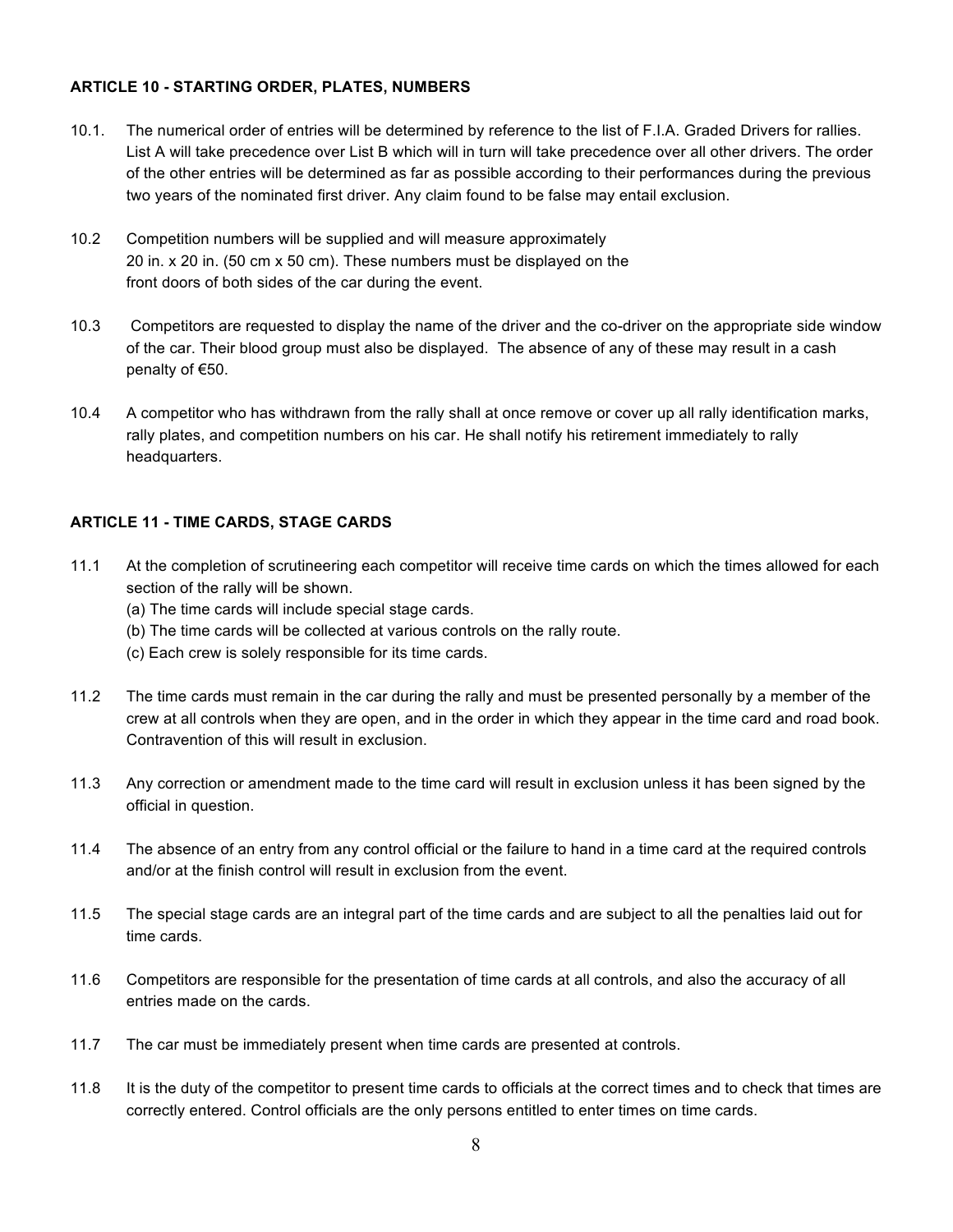## **ARTICLE 12 - CONDUCT DURING THE EVENT, REPAIRS, SERVICING**

12.1 (a) Servicing of a competition car may only be carried out in specific areas designated by the organisers (Service Areas) and from vehicles bearing an official plate supplied by the organisers of the event. The official plate will include the competitor's competition number and must be affixed to the front of the service vehicle throughout the event.

(b) Service Areas where servicing is permitted will be identified in the event Road Book.

(c) (i)The organisers will supply an official service plate to applicants.

(ii) Official service plates will be similar to the rally plates for competitors. These must be displayed on the front of the service vehicle. Route information will be supplied with the plates.

(iii) **OFFICIAL SERVICE AREAS** where servicing is permitted, will be provided by the organisers and their locations will be indicated in the competitors road books and service packs. ONLY vehicles carrying official Service plates will be allowed to enter these areas.

(iv) Restriction of the movement of Service Vehicles: The movement of Service Vehicles may be restricted along certain parts of the Rally Route. Details will be issued together with the Road Book. In case of an infringement, a penalty of up to and including exclusion may be imposed, at the discretion of the Stewards, on the car or cars they are servicing

(v) Air assistance in any form is forbidden

(vi) A competitor will be responsible for ensuring that any service vehicle associated with his entry complies with all appropriate regulations and official instructions. A  $\epsilon$ 65 penalty will be applied to the competitor with whom the service is associated if the users of service plates are observed acting in a manner contrary to the interests of the rally. Second offence 10 minutes, third offence will entail exclusion.

(vii) In an area where service is not permitted the presence of or parking of a service vehicle and/or the setting up of equipment and or leaving Tyres, Wheels, Fuel, Spares or other materials on the rally route or within one mile from an area where servicing is not permitted will be deemed to be servicing and will be penalized as per the conditions of the Motorsport Ireland yearbook 2017.

Service vehicles are permitted to travel through a nonservice section to gain access to an area where service is allowed.

The Organisers will appoint at least one named Judge of Fact to observe compliance with these Service Regulations.

(viii) The use of Chase Cars is strictly forbidden.

(ix) Service crew must at all times, drive and conduct themselves in a quiet and reasonable manner. Penalties may be incurred if a Service crew member is observed:

Speeding

Driving in an inconsiderate manner

Contravening specific official instruction.

Leaving Litter

 Under no circumstances may service vehicles enter Special Stages during the road closing time of that stage. This will be penalised with exclusion.

12.2 Under pain of exclusion, no car may be moved after starting the rally, other than by its own power, except: (a) By outside means for a minimum distance necessary to extricate it from difficulty, or to clear the route for other competitors.

(b) By gravity.

- (c) By its crew and/or other persons without mechanical aid.
- (d) By official permission or instruction.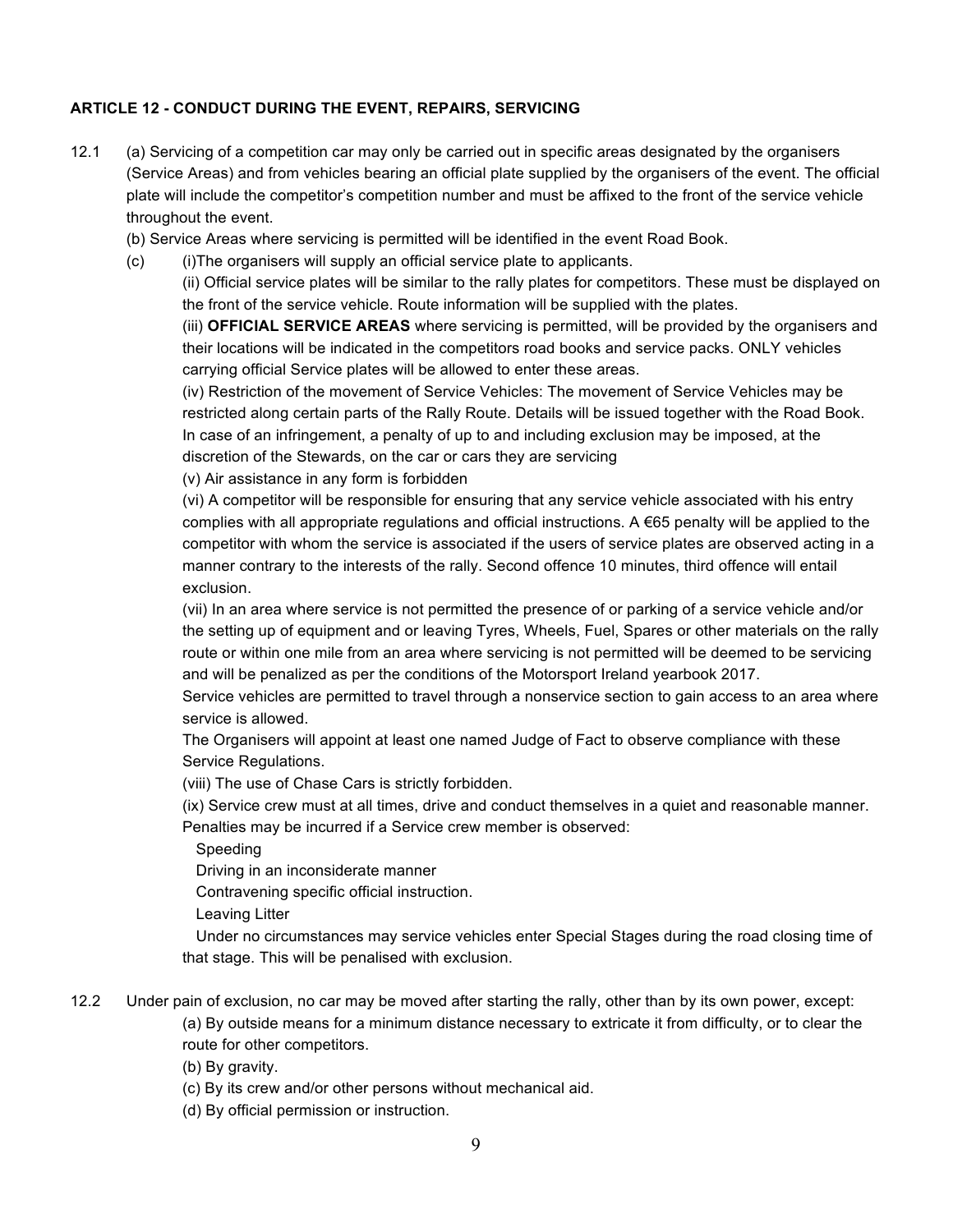- 12.3 After the rally has started, no claim will be allowed for:
	- (i) Force majeure
	- (ii) Baulking
- 12.4 Competitors are forbidden under pain of exclusion to:
	- (i) Deliberately block the passage of other competing cars or to prevent them from overtaking.
	- (ii) To behave in an unsporting manner.

(iii) Tow, transport the cars or have them pushed except to bring them back onto the road, or to clear the road.

- (iv) **'Doughnuts' in any form , before during or post event are banned. Penalty is exclusion**
- 12.5 All appropriate regulations pertaining to Competitors and Drivers are contained in the current Motorsport Ireland Yearbook 2017.
- 12.6 Refuelling Regulations: Competitors should only refuel in the official service area(s), at a pre-designated official re-fuelling zone if designated in the event road book and/or at a commercial fuel station en-route.

## **SECTION 5 - RUNNING OF THE EVENT**

## **ARTICLE 13 - THE START, ROAD BOOK**

- 13.1 (a) Following completion of Scrutineering, all competing cars will be placed in Parc Ferme. (b) Cars will be due to leave the Start Control as in the timetable, at intervals stated in the time card and road book, unless a different interval is specified. (c) Any lateness at the start will be included in the cumulative lateness mentioned and being early will be penalized. Start Times will be posted on the official notice board. 13.2 Competitors will be given a specific Target Time for traversing each road section. This time will be shown in the Time Cards and Road Book.
- 13.3 Each competitor will be provided with a Road Book. All distances in the Road Book will be in kilometres shall be deemed to be correct.
- 13.4 The entire route will be contained on the O.S. Discovery Series Maps (1: 50,000) Map No's 39 & 46.

## **ARTICLE 14 - CONTROLS, GENERAL DESCRIPTION**

14.1 F.I.A. signs (see M.I. Yearbook App. 26) will indicate all controls (Time, passage, Special Stage Start, Special Stage Finish, Re-Grouping In, Re-Grouping Out, Service In, and Service Out).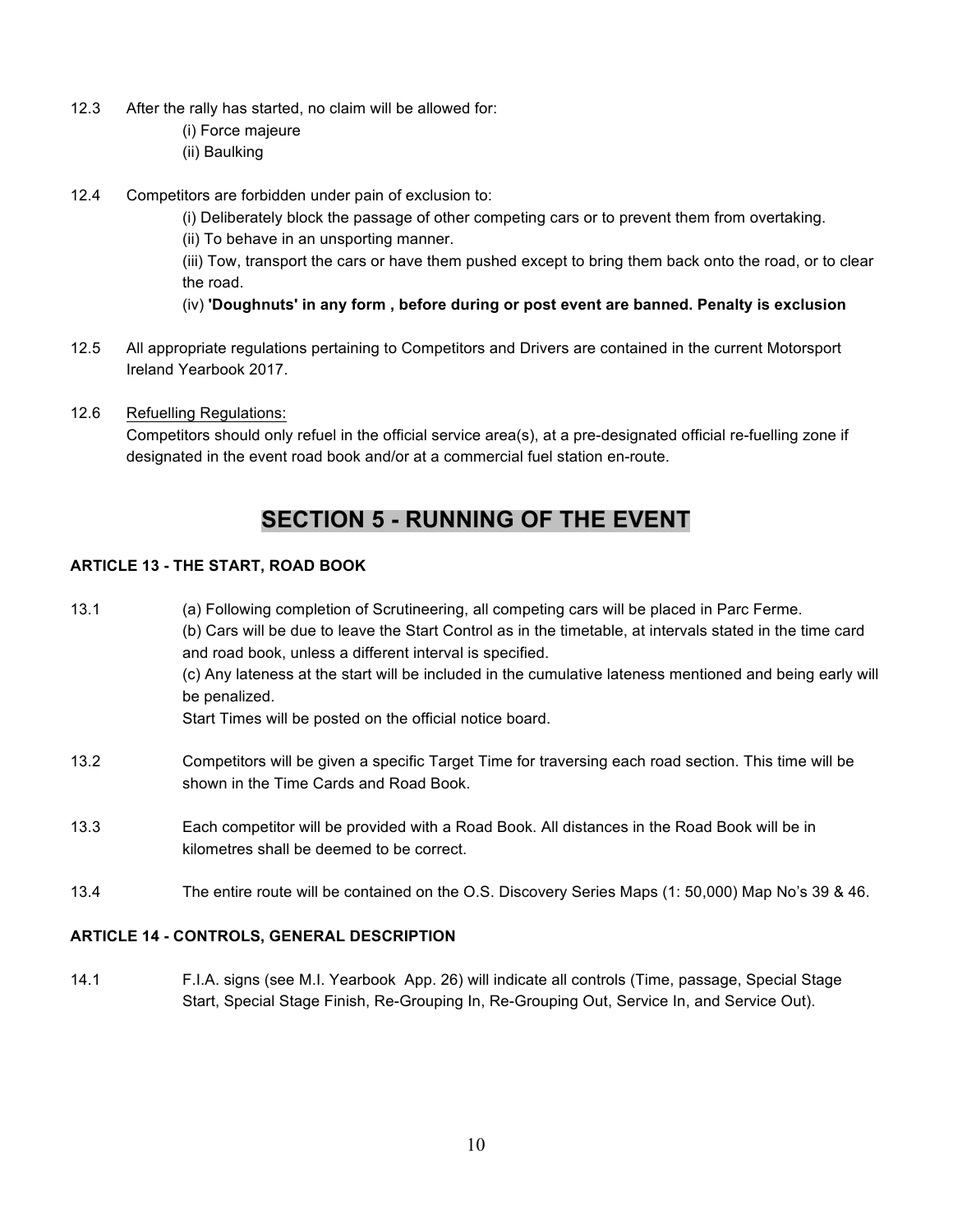## **ARTICLE 15 - TIME CONTROLS**

- 15.1 The time to be recorded on a time card will be taken as the time at which the card is presented to the control official. The car and both crew members must be within the control area before a time card entry can be made.
- 15.2 Competitors will be excluded for the following:
	- (a) Absence of a recorded time.
	- (b) Exceeding a cumulative lateness of 15 minutes at any Time Control.

(c) A penalty of exclusion for exceeding maximum lateness will insofar as possible be notified at the next Rest Halt at the end of the Leg.

## **ARTICLE 16 - REGROUPING CONTROLS, REST HALTS**

- 16.1 Regrouping Controls may be set up along the route. Their entry and exit controls shall be subject to the general rules governing the control posts. The purpose of these regroupings will be to reduce the intervals, which may occur between crews as a result of late arrivals and/or retirements. Thus, the starting time from the regrouping control and not its duration must be taken into account.
- 16.2 On their arrival at these regrouping controls, the crews will hand the official their time card and possibly the sheets for the special stages covered. They will receive instructions on their starting time. They then must drive their car immediately and directly to the Parc Ferme. The starting order shall be that of the arrival.

## **ARTICLE 17 - SPECIAL STAGES**

- 17.1 Special Stages may be timed to tenths of a second from a standing start to a flying finish on roads closed to the public.
- 17.2 During a special stage each member of the crew must wear an approved crash helmet, safety harness and FIA approved head restraint, etc. No member of the crew may smoke on a special stage. Penalty for any of the above will be exclusion.
- 17.3 Competitors are forbidden, under pain of exclusion, to move in the opposite direction to the rally on a special stage.
- 17.4 If through the fault of a competitor, an entry is not made: (a) At the Special Stage Start Control, or Special Stage Finish Control, he will be excluded.
- 17.5 In addition to, or in the absence of, instructions in the road book, the organizers may erect direction signs. Such direction signs as indicate the route of a special stage will be mandatory and non-compliance will be penalised. Otherwise such signs will be advisory only. Other signals given to competitors will be in accordance with Appendix H of the International Sporting Code. During darkness, flags may be replaced by light signals of an appropriate colour or flags may be illuminated.
- 17.6 All appropriate regulations pertaining to Special Stages are contained in Appendices 25 & 29 of the current Motorsport Ireland Yearbook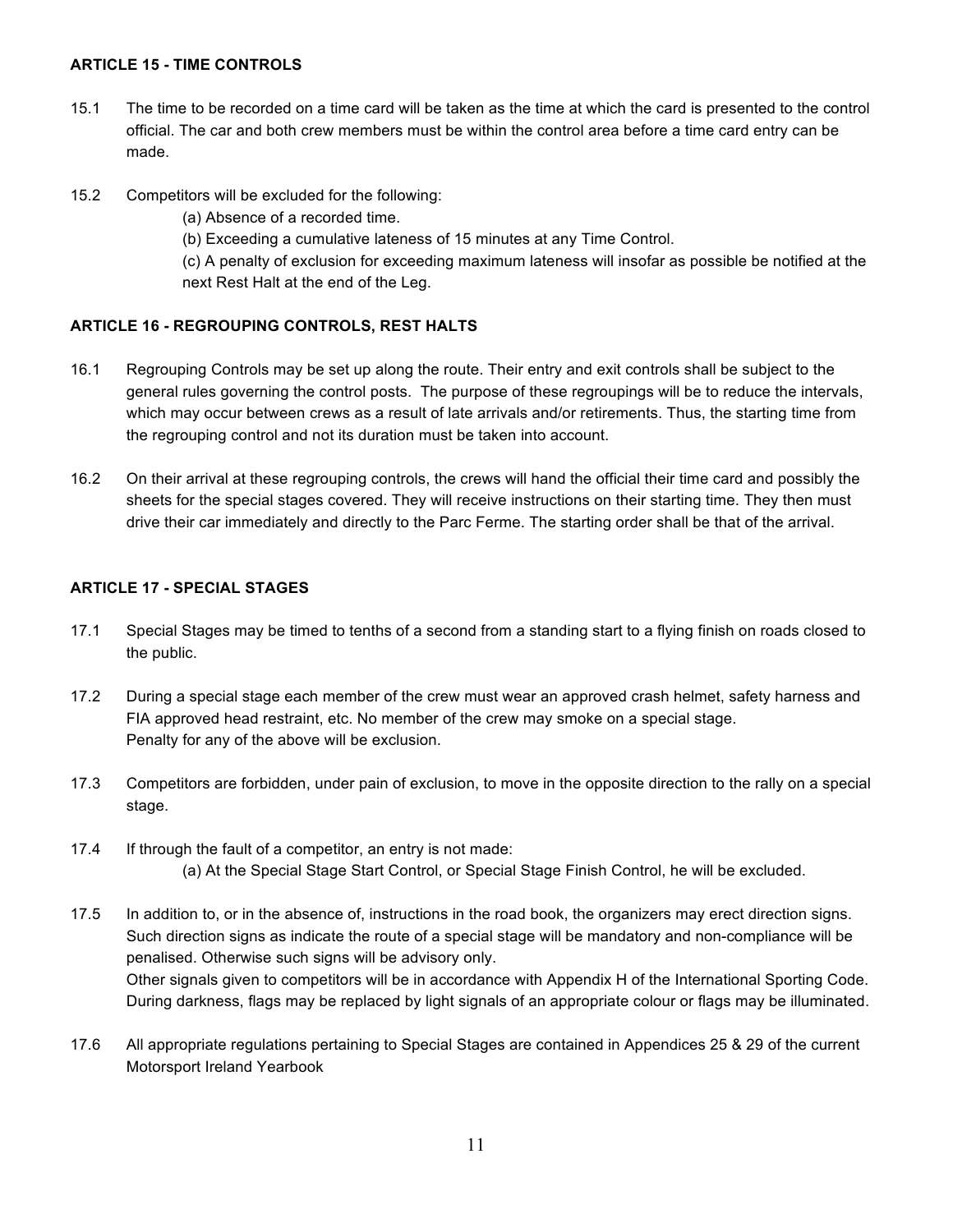### **ARTICLE 18 - PARC FERME**

18.1 The cars shall be subject to the 'Parc Ferme' rules:

(a) Following completion of scrutiny from the moment they enter the starting area, regrouping zone or an end of leg, until they leave one of these.

(b) From the moment they enter a control area until they leave it

(c) From as soon as they reach the end of the event until the time for lodging protests has expired . Competing cars must remain in Parc Ferme at the conclusion of the event for a period of 30 minutes after their recorded time at Parc Ferme In control.

18.2 While the vehicles are subject to the 'Parc Ferme' rules, any repairs or refuelling is strictly forbidden, under pain of exclusion.

> (a) However, if the scrutineers note that a vehicle seems to be in a condition which is not compatible with normal road use, they must immediately inform the Clerk of the Course thereof who may request that the car be repaired.

> (b) The minutes used for such repairs may be considered as the same number of minutes lateness registered on a road section. They may therefore be taken into consideration for the calculation of the exclusion. After repairs have been carried out, the crew shall possibly be given a new starting time. (c) In no case may the time used for the repairs exceed the allowed time before a car is penalised by exclusion. If this time is exceeded exclusion shall be announced.

- 18.3 By way of exception and under the supervision of the competent Marshal the crew may, while in the Parc Ferme, at the start, regrouping zone or end of leg:
	- (a) change a punctured or damaged tyre using the equipment on board;
	- (b) have a new windscreen fitted with the possibility of having outside help.

These repairs must be completed before the starting time; otherwise a penalty shall be imposed in accordance with the provisions laid out under.

- 18.4 As soon as they park their car in the Parc Ferme the drivers will leave the Parc Ferme and no member of the crew will be allowed to re-enter it.
- 18.5 To leave a Parc Ferme for the start, regrouping halt or end of leg the crew shall be allowed to enter the Parc Ferme 10 minutes before its starting time.
- 18.6 If a crew is unable to present its car with the engine running: (a) at the exit of the starting areas, regrouping points or end of leg, a thirty second penalty shall be imposed. This penalty shall not count towards exclusion. (b) at the start of Special Stages, it will be excluded from the event.
- 18.7 Any infringements of the Parc Ferme regulations shall result in exclusion from the event.

## **SECTION 6 - SCRUTINEERING**

## **ARTICLE 19 - SCRUTINEERING AND SAFETY REQUIREMENTS**

19.1 (a) Any team taking part in the rally must arrive at Scrutineering with its full crew and car at the time notified to them. (Art. 7.7)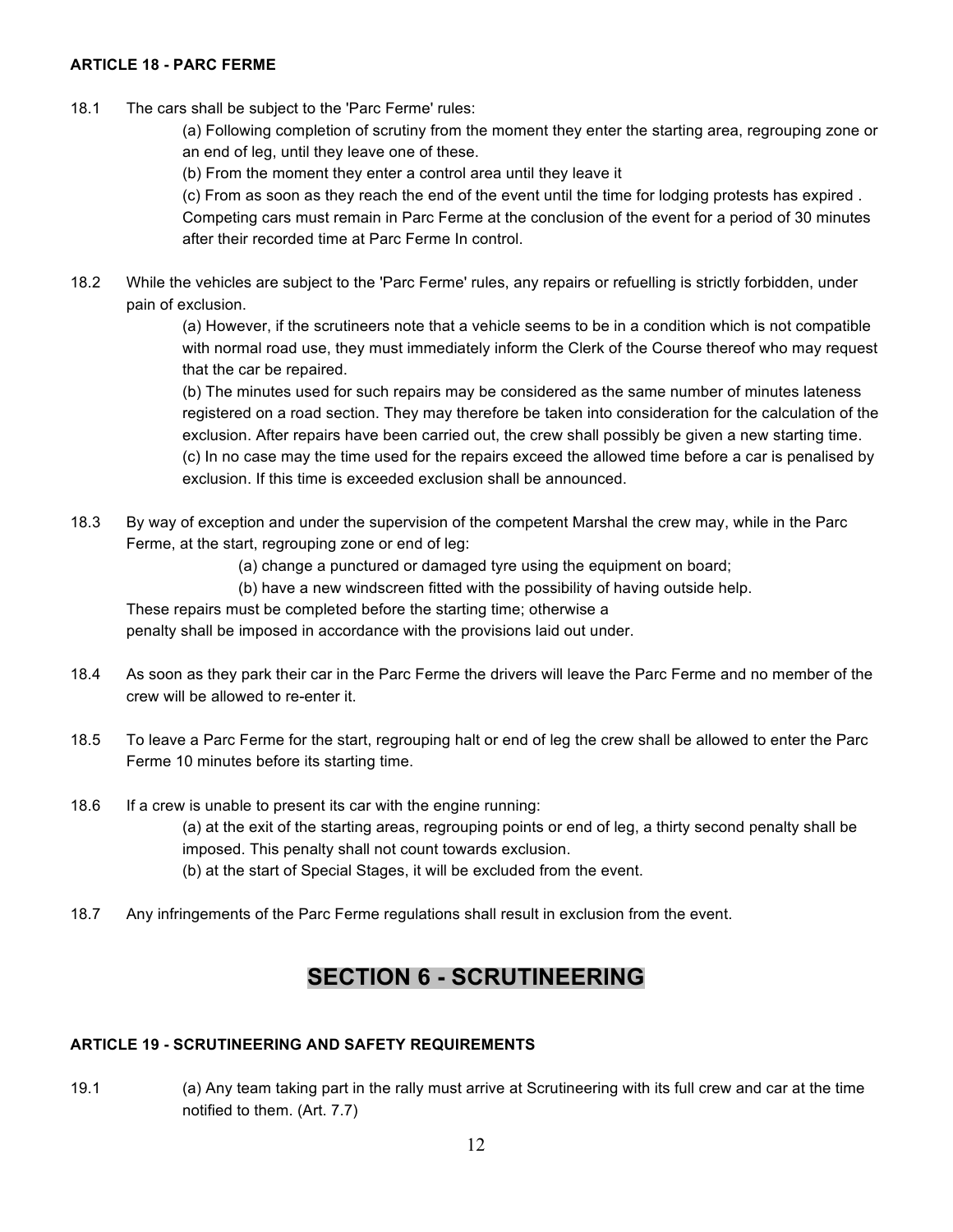(b) Competitors arriving late for Scrutineering will be penalised as follows except in the case of Force Majeure duly recognised by the Stewards of the Meeting: -

(1) Up to 30mins later than scheduled time as notified in Article 7.7 €50.00

(2) Over 30mins later than scheduled time as notified, deemed to be a non-starter.

(c) Protective Clothing: Wear fireproof clothing as required by the NSA during the event. "All drivers/co-drivers must comply with the FIA regulations and standards for protective clothing". Helmets and head restraints must be to current F.I.A. specification

(c)Comply with the legal requirements appropriate to use on a public highway in the country in which the event is being held. (Particular attention is called to requirements for lights, noise, tyres, and radio transmitters/receivers. The promoters will provide advice on these requirements on request). All cars must be individually licenced for the road - competing cars cannot be driven on any form of Trade Plate.

(d) An entrant is deemed to have full knowledge of his/her car and to vouch for its eligibility by the act of presenting the car for scrutineering before the start.

(e) No car will be allowed to start unless it complies with all F.I.A. regulations on safety.

(f) Following scrutineering a list will be posted on the official notice board at Rally H.Q. of known nonstarters and cars that have been re-classified.

(g) Any car found during the event, not to be in compliance with F.I.A. safety regulations may be excluded.

Please note – attendance at Documentation to be within **30mins** of Mechanical Scrutiny.

## **ARTICLE 20 - FINAL CONTROL**

**20.1** After the Final Control, all cars will enter a secure Parc Ferme. Competing cars must remain in Parc Ferme ar the conclusion of the event for a period of 30 minutes after their recorded time at Parc Ferme IN control. Where competing cars have earlier been diverted to a Ceremonial Finish Control, the 30 minute period may run from the recorded time at that control.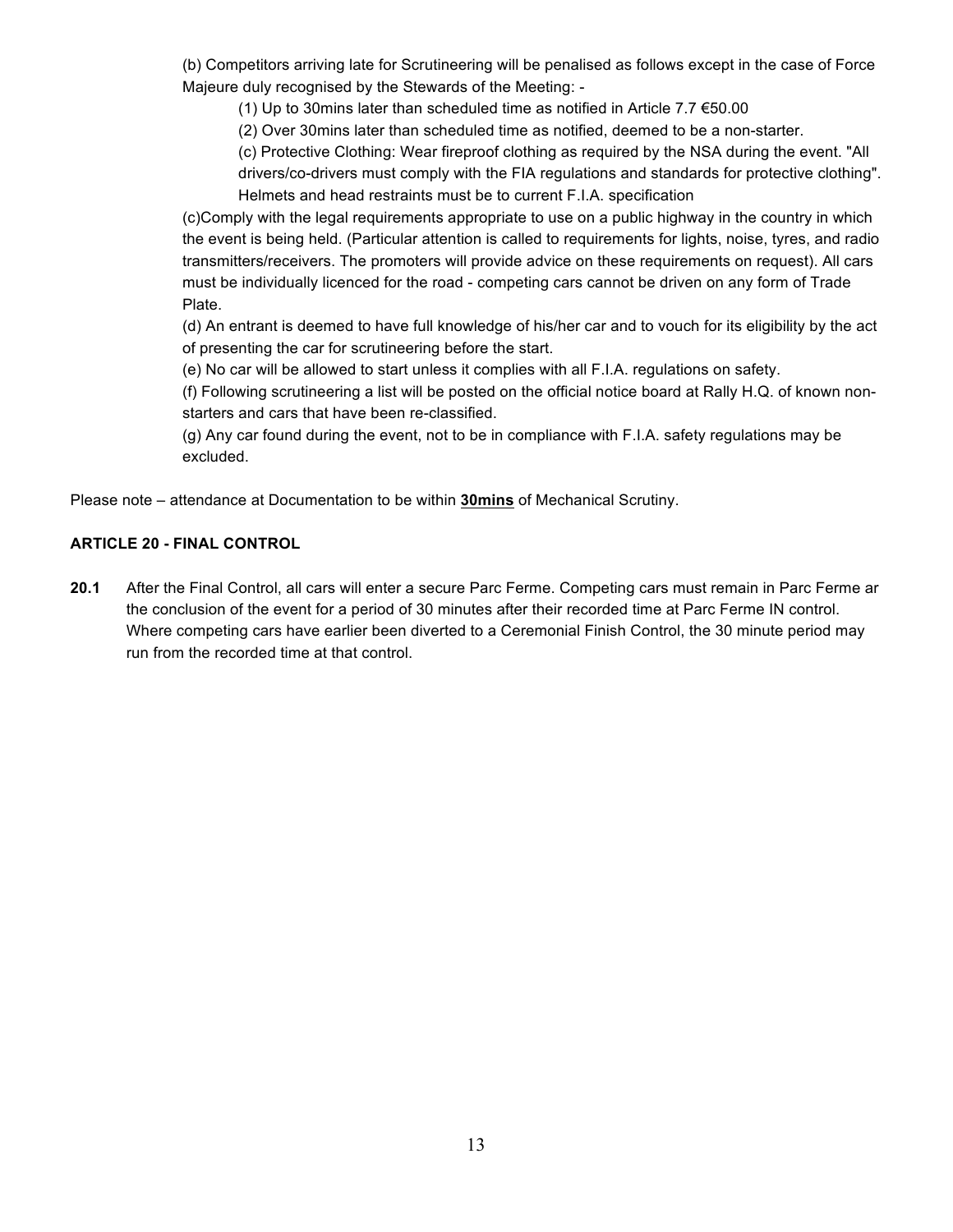## **SECTION 7 - RESULTS, PROTESTS**

## **ARTICLE 21 – RESULTS**

21.1 The anticipated time for posting provisional results is shown in the timetable. They will be posted on the official notice board. Provisional results will become final 30 minutes from the time of posting subject to any outstanding protests.

#### **ARTICLE 22 – APPEALS**

- 22.1 An appeal against the results or overall classification must be lodged within 30 minutes of the posting of the provisional results. N.B. Appeals concerning eligibility must be lodged at the latest, at the time of check in at the final Service Out Control. Appeals must be lodged with CLO or Official Timekeeper in writing, with appropriate fee. Cars must remain in Parc Ferme during overnight halts.
- 22.2 A competitor desiring to raise a query concerning any matter connected with the rally may do so by means of a "Query Form" obtainable at Rally Headquarters.
- 22.3 To be valid a Query Form shall be lodged with the following time limits:
	- (a). Not later than 1 hour before the start in respect of any matter concerning which information was available prior to this time.
	- (b). Not later than 30 minutes after the publication of any further information prior to the start. (c). Not later than the competitors' scheduled time at the Overnight Control Out concerning any information available regarding the previous day's sections up to the Overnight Control In.
- 22.4 A Query Form shall be deemed to be returned to the competitor at the time it is posted on the official notice board.

A summary of penalties can be found in Appendix 29, Article 9 of the current Motorsport Ireland Yearbook.

#### **ARTICLE 23 - PRIZE GIVING, TROPHIES AND AWARDS**

- 23.1 The prize giving will take place as per the timetable (Section 1).
- 23.2 All awards will be presented to the first nominated driver unless otherwise specified in the details of the awards hereafter. It is a condition of receiving any award, prize, or trophy, that the first driver is present at the prize giving, unless having given prior notice in writing to the organisers, he has been excused, in which case he must also nominate a person to collect the award at least one hour before official prize giving time. Otherwise he will forfeit his award.
- 23.3 Entrants wishing to compete for particular awards other than the General Classification, Group and Class awards must claim for such awards in his entry form. The organisers shall have absolute discretion to accept or reject any such claim, and in cases of doubt may call for proof in support of any claim. Any claim deemed to be false will entail exclusion.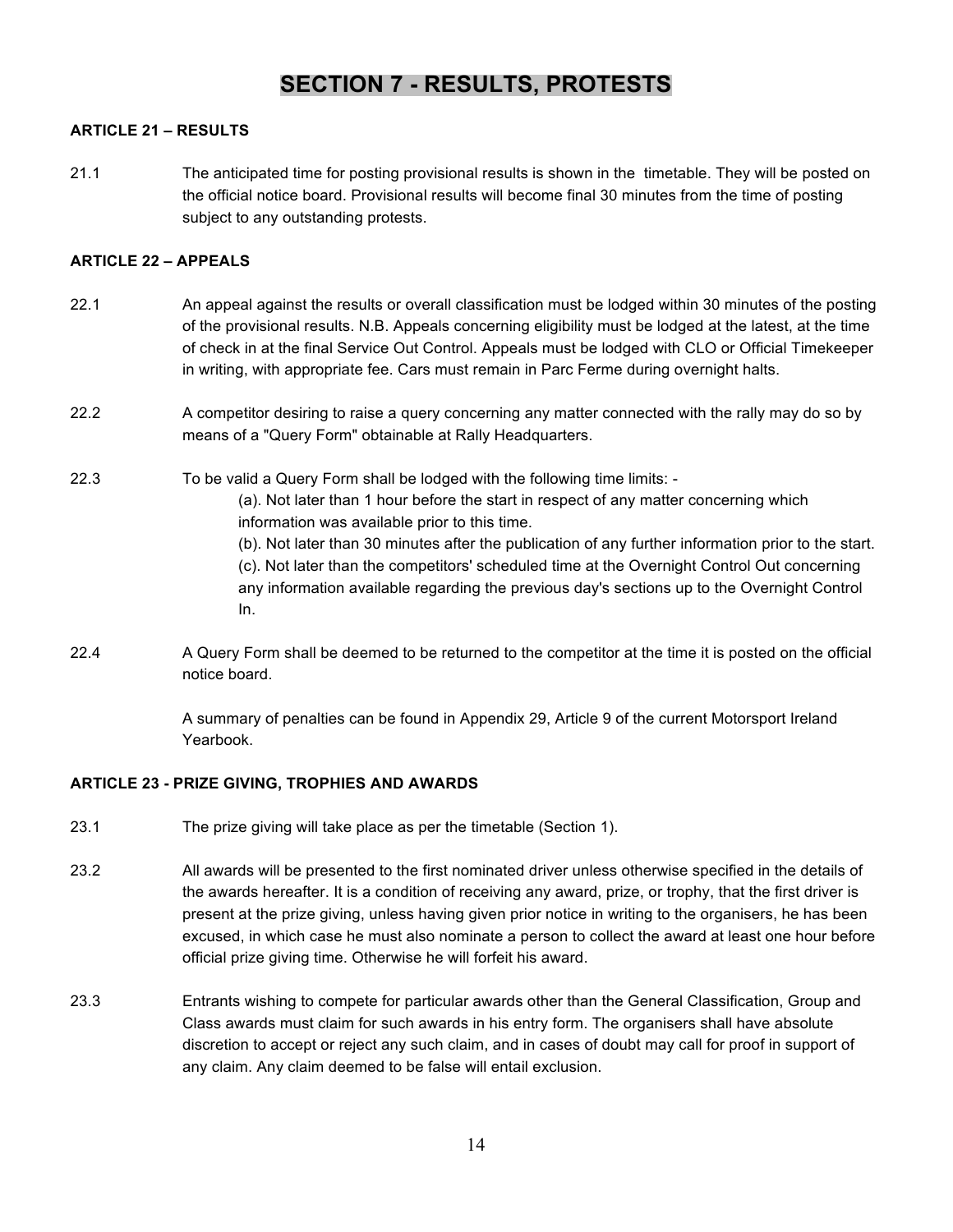## **GENERAL CLASSIFICATION**

### **International Event and National Event:**

1st Overall Crew Award for Driver and Co-Driver 2nd Overall Crew Award for Driver and Co-Driver 3rd Overall Crew Award for Driver and Co-Driver

## **Historic:**

1st Overall Crew Award for Driver and Co-Driver 2nd Overall Crew Award for Driver and Co-Driver 3rd Overall Crew Award for Driver and Co-Driver

## **Group N:**

1st Overall Crew Award for Driver and Co-Driver

**Junior:**

1<sup>st</sup> Overall Crew Award for Driver and Co- Driver

## **CLASSIFICATION BY CLASSES**

1st in Class Award for Driver and Co-Driver 2nd in Class Award for Driver and Co-Driver 3rd in Class Award for Driver and Co-Driver

#### **JUNIOR CLASSES:**

1st in Class Award for Driver and Co-Driver 2nd in Class Award for Driver and Co-Driver 3rd in Class Award for Driver and Co-Driver

## **SPECIAL AWARDS:**

Best Rep. of Ireland Crew Award for Driver and Co-Driver Best Northern Ireland Crew Award for Driver and Co-Driver Best Overseas Crew Award for Driver and Co-Driver Best Ladies Crew Award for Driver and Co-Driver Best Galway Motor Club Crew Award for Driver and Co-Driver

## **SPIRIT OF THE RALLY AWARD:**

To Nominated Person

Additional Awards at organisers discretion:

- 23.5 Award winners in the General Classification will not be eligible for class awards. Class awards will be given to next in class.
- 23.6 Competitors who win perpetual awards are entitled to retain them for only 10 months, and must then return them to the organisers. Any competitor who fails to return a perpetual award will be reported to his A.S.N.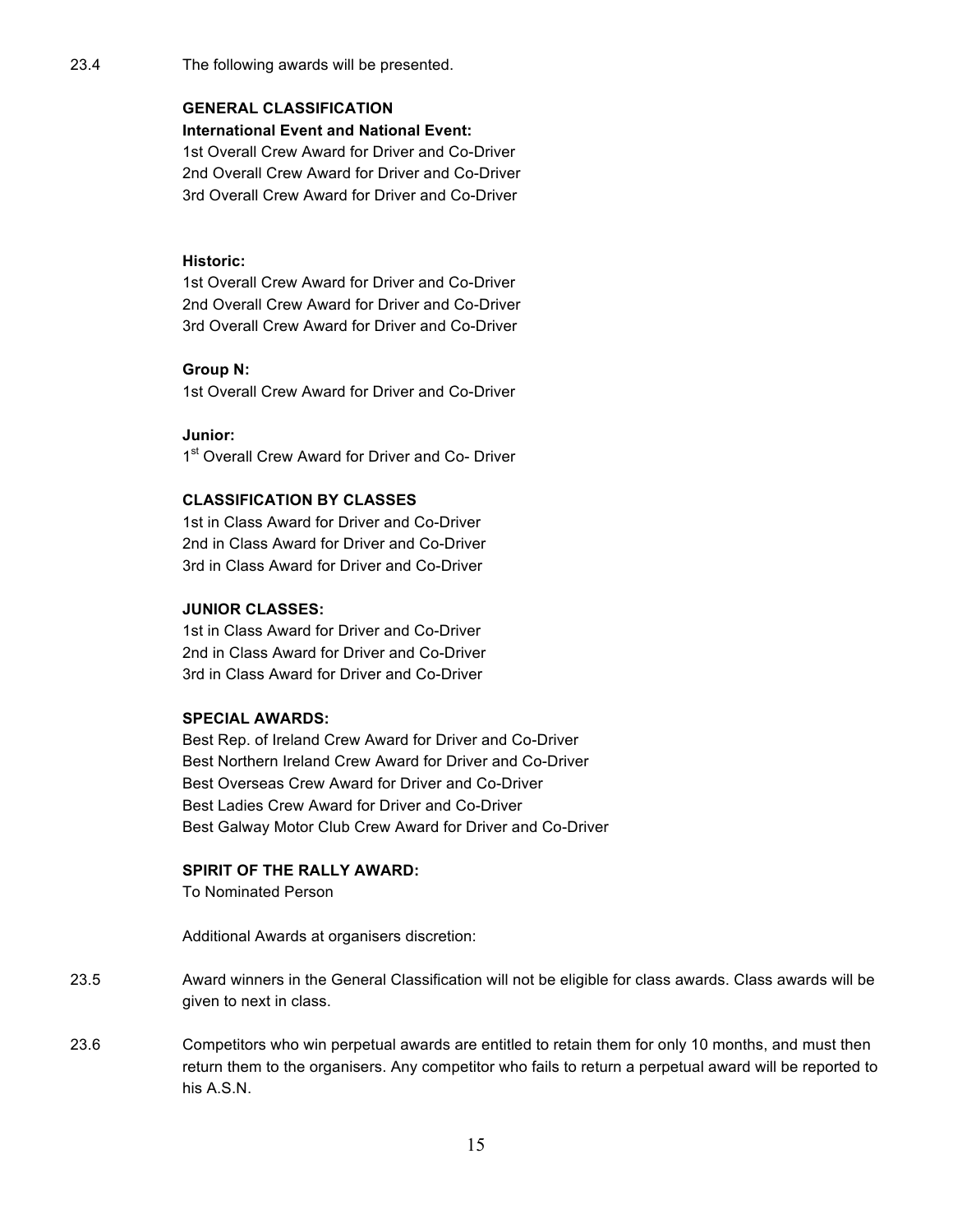## **ARTICLE 24 – RECONNAISSANCE**

- 24.1 (a) The use of 'pace notes' is permitted and reconnaissance on special stages is allowed.
	- (b) Reconnaissance may only be carried out on any two of the following four dates: Saturday January 28<sup>th</sup>, Sunday January 29<sup>th</sup>, Thursday February 2<sup>nd</sup> and Friday February 3<sup>rd</sup> between 09.00hrs- 18.00hrs
	- (c) Reconnaissance is limited to a maximum of three passes per stage or any part thereof. Competitors who exceed this limit will be penalised by exclusion from the event.

24.2 Before commencing reconnaissance, competitors must register with the organisers.

- (a) Competitors must sign on at rally office on each day before recce commences.
- (b) Competitors must declare the make, model and registration number of the car that they will
- (c) be using for reconnaissance.
- (d) Entrant decals supplied by the organisers must be displayed clearly on the windscreen of the car during the reconnaissance period. A fine of €100 **will be** imposed for non-display of same.
- (e) Any competitor found on a special stage without having registered as above, or in breach of these registration regulations may not be permitted to start the rally.
- 24.3 The organisers will issue a Road Book with lists of Special Stages and speed limits with supplementary regulations which will apply during the reconnaissance period and which will have the same force as written instruction issued by the organisers. The maximum speed allowed is 60 kph unless a lower limit is indicated by a traffic sign or a written instruction issued by the COC.
- 24.5 During the reconnaissance period the Gardaí and the organisers will arrange speed checks and general patrols of special stages, and:
	- (a) Competitors found in cars exceeding speed limits will be penalised as follows: 1st Offence - 2 minute penalty 2nd Offence - Start Refused
	- (b) Competitors driving or being driven at an excessive speed or in a manner which in the opinion of the organisers causes or could cause danger or inconvenience to other road users or local residents or could bring the sport into disrepute will be penalised as follows: 1st Offence - 2 minute penalty 2nd Offence - Start refused

The above penalties **WILL BE APPLIED**.

- (c) The organisers will appoint Judges of Fact a minimum of 2 per stage, whose decision will be final. There is no right of protest against the findings of the Judges of Fact (see GCR No. 136).
- 24.6 Any competition licence holder who practices, reconnoitres, or otherwise examines a special stage outside the specified reconnaissance period, or causes any person to do so on their behalf (unless in compliance with Appendix 29, Article 4.8) will incur the following penalties against which there is no facility for protest or appeal.
	- (a) A fine of  $\epsilon$ 380 which will apply to each competition licence holder and will be payable to the club organising the event at which the breach of regulation was committed.
	- (b) Start refused and entry fee forfeit.
	- (c) Start refused for all Motorsport Ireland permitted events until all monies or fines are paid in full.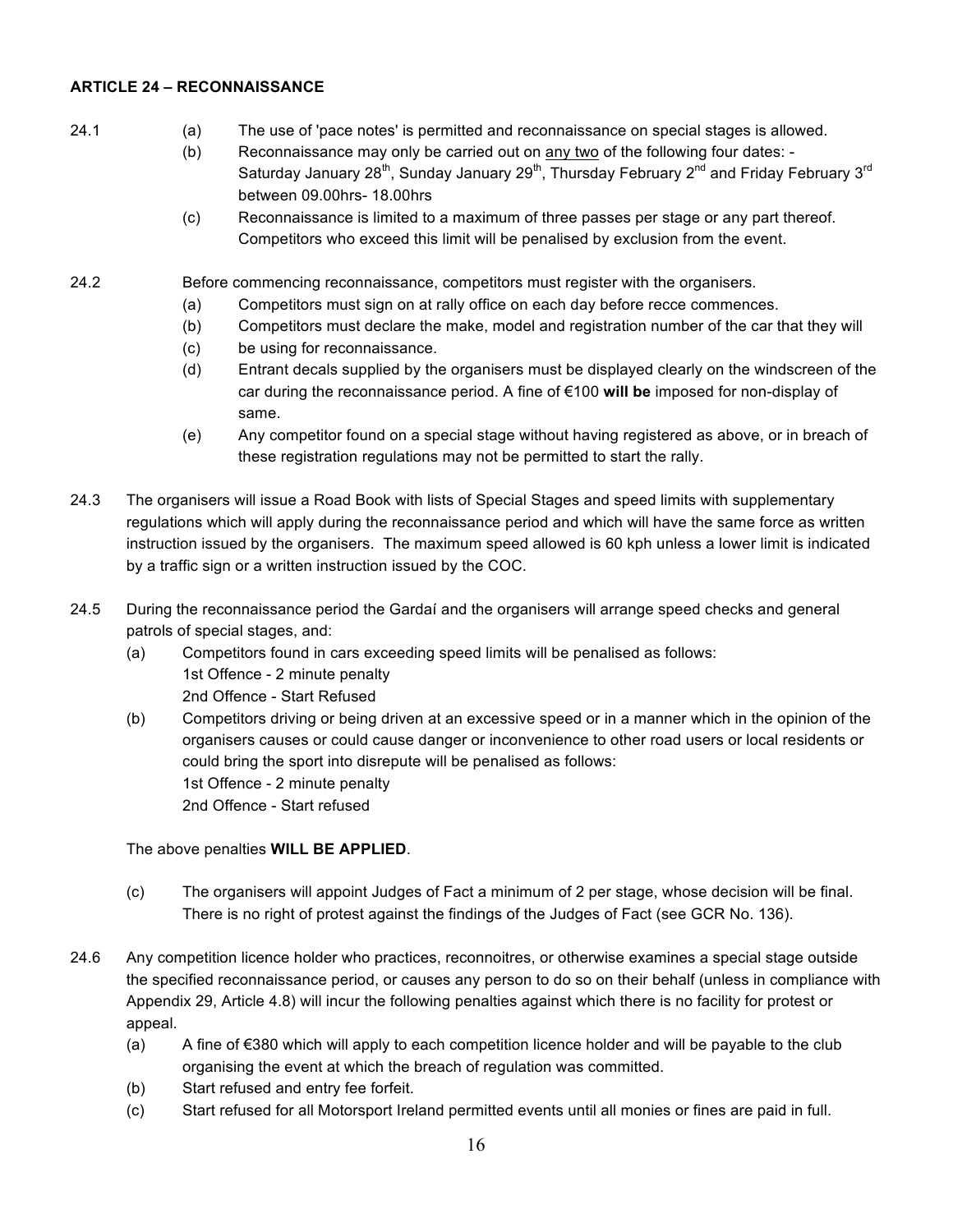In addition to the above, if a competition licence holder is observed either by a Judge of Fact or any other person in close proximity to the location of a Special Stage and no reasonable explanation is given to the promoters for his or her presence there, then the promoters may refuse to accept an entry or if an entry has already been received, such an entry may be returned. In such circumstances the observations made by the Judge of Fact or the decision of the promoters cannot be the subject of a Protest or Appeal. Reports of Competitors found to be in breach of this regulation will also be submitted to the CEO of Motorsport Ireland who may convene a Tribunal of Inquiry (GCR's, Chapter 16).

## **The decision of the Clerk of the Course will be final subject to the terms of an appeal.**

## **ARTICLE 25 - RIGHTS OF ORGANISERS**

25.1 The organisers may at their discretion:

- (a) Refuse entry without giving a reason
- (b) Refund any entry fee, or excuse a competitor payment of an entry fee in circumstances other than those defined in Article 7.5.
- (c) Abandon, cancel, or postpone the competition in the case of unforeseen circumstances.
- (d) Delete or amend any part of the route, competition or time requirements in the case of unforeseen circumstances.
- (e) Distribute the awards at their discretion, if through unforeseen circumstances the competition is stopped before its scheduled completion.
- (f) Reduce the number of awards in any class.
- (g) Exclude any person or car appearing on examination to be ineligible for the competition or the class therein, to which the entry refers.
- (h) Offer the entrant of any person or car liable to exclusion under Paragraph (g) above the option to transfer to the appropriate class before the start of the competition.
- (i) Publish an instruction which will have the force of these regulations. Such instructions will be displayed on the official notice board or at a control and will be signed by the Clerk of the Course or his deputies.
- (j) Offer awards additional to those specified in these regulations.
- (k) Exclude a competitor from the rally and refuse his application for entry for the following 3 years for contravention of Article 24 – 24.6.
- (l) Appoint Judges of Fact to determine whether or not the requirements of these regulations have been complied with. In particular, these judges will be empowered to determine whether a competitor has followed the correct route, and/or travelled at an excessive speed, and/or caused an excessive noise and/or obeyed instructions concerning servicing and service areas. Appendix '29' Art. 3.3 & Art 11 Motorsport Ireland 2017 Yearbook.
- (m) The promoters decline liability in any accident caused to or by a competitor or competitors. The promoters also decline any liability for breach of laws, regulations, ordinances or cases in force, the consequences of which are the entire responsibility of the competitors.

## **ARTICLE 26 - RADIO EQUIPMENT**

The use of radio transmission and receiving equipment in competing and/or service cars is not prohibited under the regulations but competitors are reminded that a limited period licence must be obtained for the use of such equipment. The appropriate Government Service are only prepared to allow the use of a limited number of frequencies.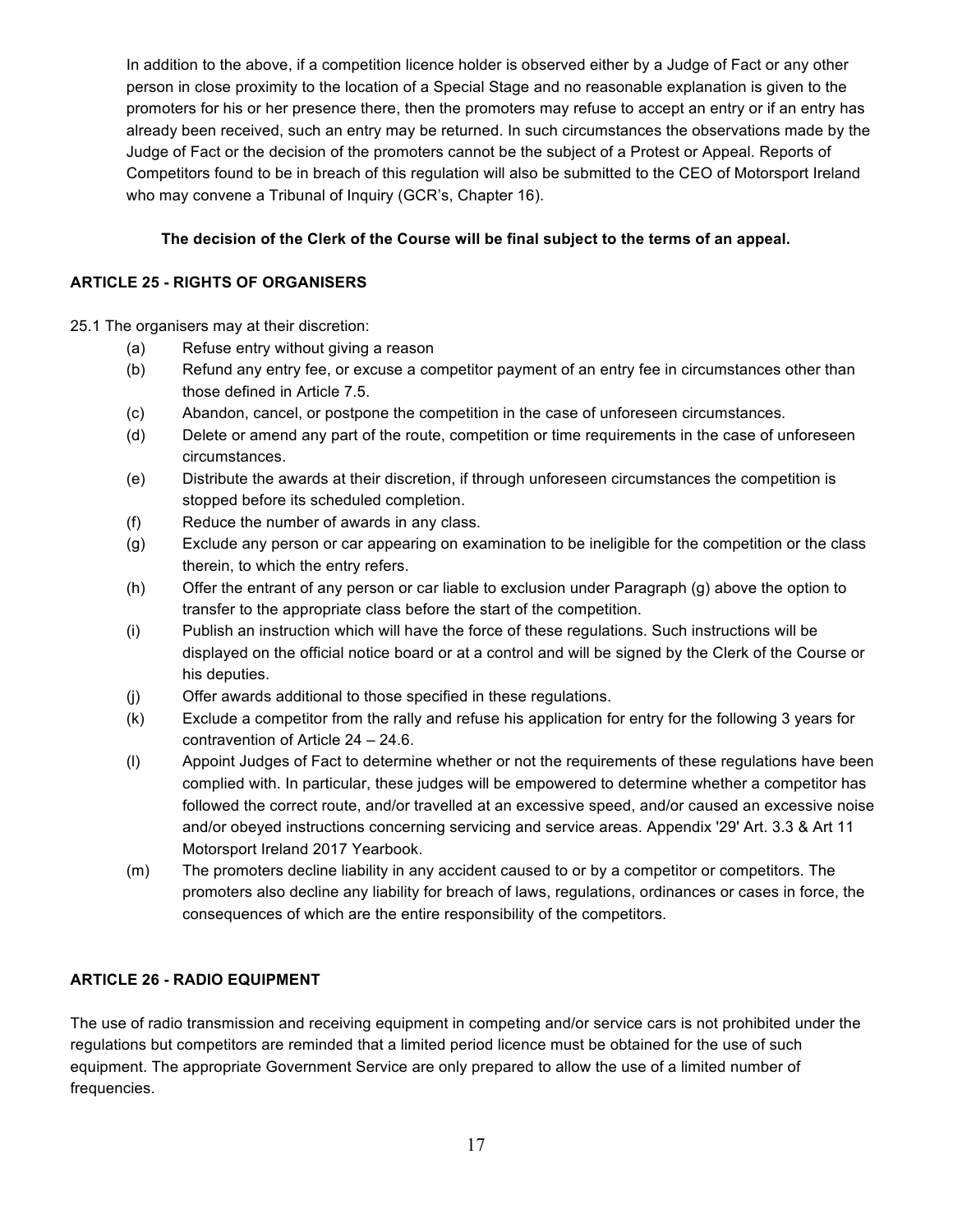## **ARTICLE 27 – COMPETITOR'S SAFETY BRIEFING**

It is **compulsory** for all competitors to attend the Competitors Safety Briefing. To this end, competitor numbers may be drawn at random at the briefing, and any crew whose number is drawn, and who are not present (at least one crew member must be present), will incur a 2min penalty as per Appendix 25, 3.2 Motorsport Ireland Yearbook 2017.

**Venue**: Galway Racecourse, Ballybrit

**Time**: Will be included on Final Instructions 1 and will be posted on the Official Notice Board at Rally HQ.

## **SECTION 8 – RESTART AFTER RETIREMENT (RALLY 2) PROCEDURE**

#### **28.1: General**

28.1.1 The rally will operate Rally 2 in accordance with Art 13, Appendix 29 of the 2017 Motorsport Ireland Yearbook (as published on MI Website)

#### **RE-START AFTER RETIRING ON LEG 1:**

28.1.2.1 A crew retiring from the rally between Parc Ferme Out and Arrival Control SS3, may restart the rally from Service Out Control after 3 stages, or Service Out Control after 6 stages, or from Overnight Parc Ferme Out Control.

> Cars retiring from the rally on Special Stages 3 to 5, or the following road sections, may restart from Service Out Control after 6 stages, or from Overnight Parc Ferme Out Control.

Cars retiring from the rally on Special Stages 6, 7, 8 or 9, or the following road sections, may only restart from Overnight Parc Ferme Out Control.

If they are unable to re-start at Service Out Control after 3 or 6 stages, they must have their car in Parc Ferme not later than 22.30 hours on Saturday night. They may then restart, subject to passing scrutiny, on Leg 2 at Overnight Parc Ferme Out Control if they are to continue to be classified in overall results.

#### **RESTART AFTER RETIRING ON LEG 2:**

- 28.1.2.2 A crew retiring from the rally between Overnight Parc Ferme Out Control and Arrival Control SS11 may re-start the rally from Service Out Control after 11 or 13 stages.
- 28.1.2.3 A crew retiring from the rally on Stages 11 or 12 or following road sections may restart from Service Out Control after 13 Stages
- 28.1.2.4 No restart will be permitted for crews retiring on Stage 13, 14 or 15 or following road sections.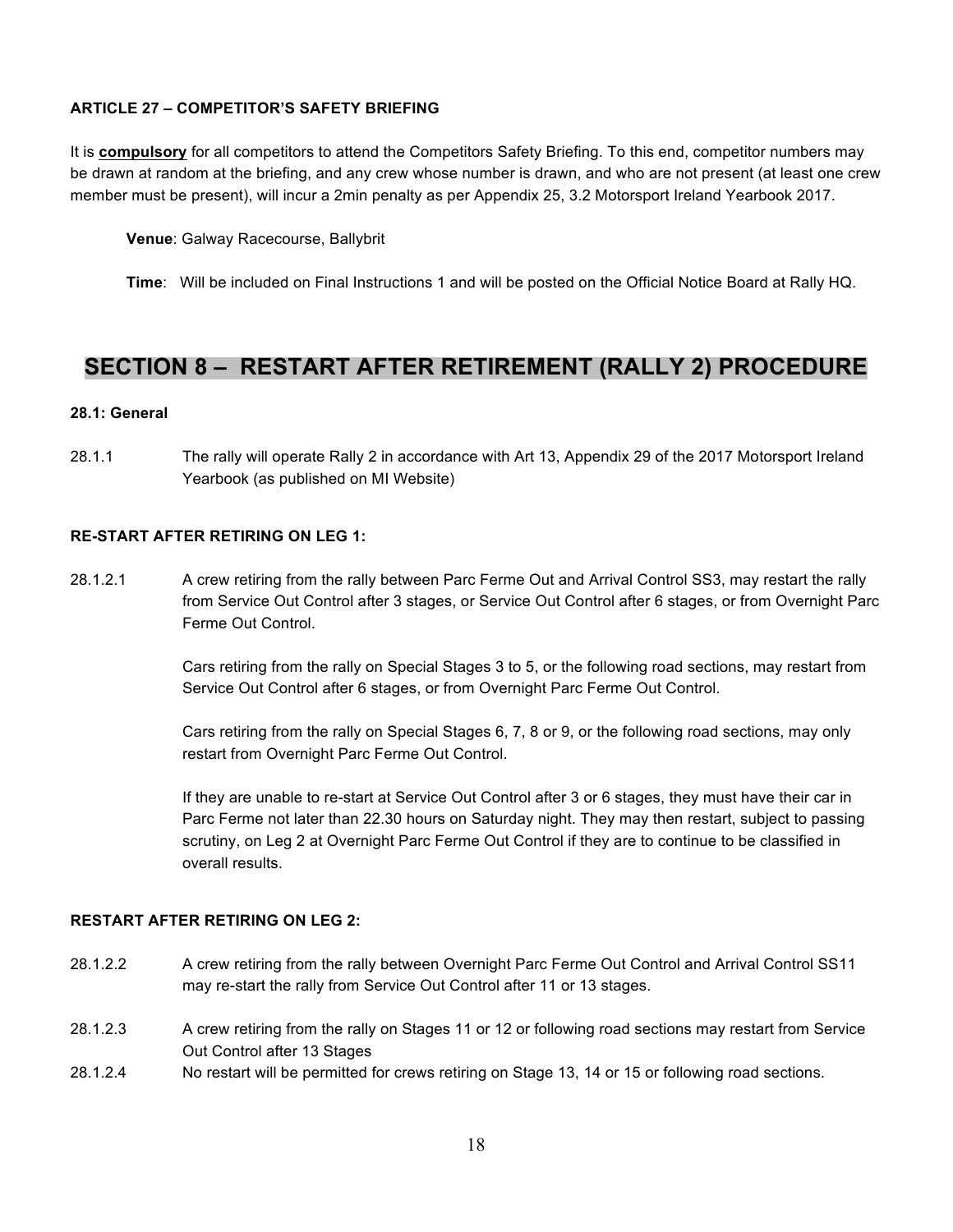| 28.1.3 | The above re-start procedures will also be made available to the Historic and Junior Rallies with the<br>following relevant sections applying to all classes throughout the event.                                                                                                                                                                                                                                                                                                                                                  |
|--------|-------------------------------------------------------------------------------------------------------------------------------------------------------------------------------------------------------------------------------------------------------------------------------------------------------------------------------------------------------------------------------------------------------------------------------------------------------------------------------------------------------------------------------------|
| 28.1.4 | A restart will not be permitted where a crew has been excluded for non-compliance with eligibility<br>requirements, traffic violations or a decision of the COC/R2C (Rally 2 Co-ordinator).                                                                                                                                                                                                                                                                                                                                         |
| 28.1.5 | On retirement the crew must hand in their time cards to Car Accountability or the marshal/time keeper<br>at the next available location/Time Control.                                                                                                                                                                                                                                                                                                                                                                               |
| 28.1.6 | Crews must retain the duplicate copy of the time card, to present to R2C as proof of stages<br>completed.                                                                                                                                                                                                                                                                                                                                                                                                                           |
| 28.1.7 | Competitors must register for Rally 2 if they wish to restart by contacting the R2C prior to a time that<br>will be specified in Final Instructions.<br>Service Vehicles will not be permitted to access the Stage or any closed road between runs. The<br>organisers will, where possible, endeavour to remove any car to the nearest location where it can exit<br>the stage.<br>The transport of the car from that location is the responsibility of the competitor. The car must return<br>by direct route to the Service Area. |
| 28.1.8 | Competitors availing of Rally 2 must present themselves at the appropriate Out Control, with their car,<br>for re-scrutiny. Due time is 10 minutes before their original due time at that Control, and 15 Minutes<br>maximum lateness will apply.                                                                                                                                                                                                                                                                                   |
| 28.1.9 | The R2C, once satisfied that the crew meets the conditions for a restart, will issue new time cards<br>which will have a restart time and restart Control Number.<br>The restart position within the field shall be at the discretion of the COC/R2C.                                                                                                                                                                                                                                                                               |

28.1.10 The organisers reserve the right to disallow restart on safety grounds or if the restart would interfere with the running of the rally.

## **28.2 Penalties:**

28.2.1 Penalties will be applied as per Article 13.5, Appendix 29 of the Motorsport Ireland Yearbook (as published on MI Website)

## **28.3 Award Eligibility:**

- 28.3.1 In order to be classified as a finisher the crew must complete a minimum of 8 special stages (International/National Rallies), 8 stages (Historic Rally) or 3 stages (Junior Rally) which must include the final loop of stages and the finish control.
- 28.3.2 Crews completing the rally under Rally 2 regulations **will** be eligible to score points in Championships in accordance with the championship regulations.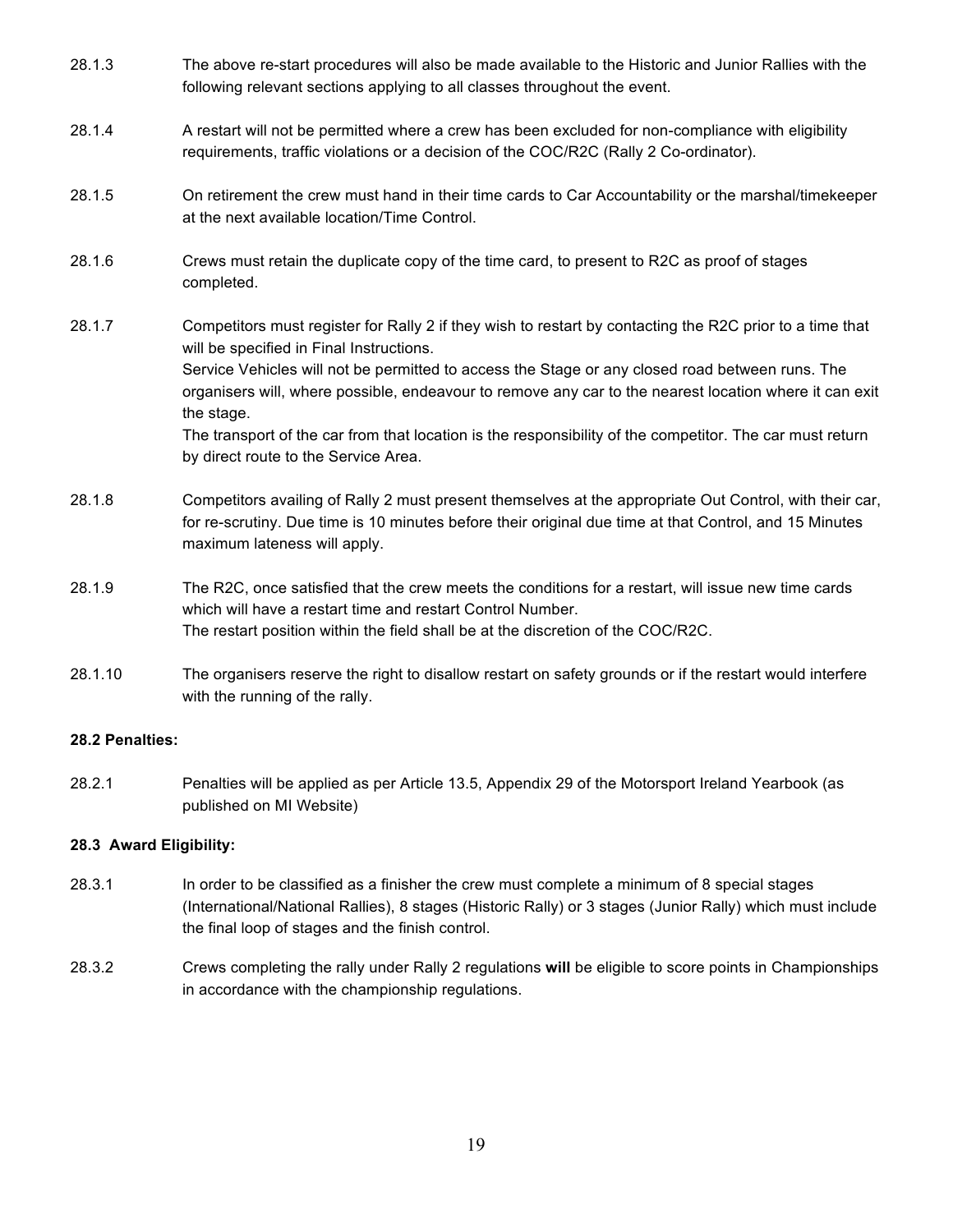## **CORRIB OIL GALWAY NATIONAL RALLY 2017 Supplementary Regulations**

The Corrib Oil Galway National Rally is promoted and organised by the County Galway Motor Club Ltd (Hereinafter called the Promoters).

The length of the Rally including non-competitive sections will be approximately 490 kms, including 15 special stages of circa. 220 kms and is divided into 2 legs.

These Regulations have been submitted to and approved by Motorsport Ireland. Motorsport Ireland Permit No. **17/011** has been issued for the holding of the event.

There will not be a Sunday Run on this event, however there will (as per Art. 28) be a re-start after retirement (Rally 2)

## **Officials**

As stated in the Corrib Oil Galway International Rally 2017 Regulations.

#### **Headquarters**

Clayton Hotel, Ballybrit, Galway

#### **Timetable**

As stated in the Corrib Oil Galway International Rally 2017 Regulations.

#### **Article 1**

- 1. The competition will be held under the International Sporting Code of the FIA, the General Competition Rules of Motorsport Ireland and these Supplementary Regulations
- 2. The event is a qualifying round of the 2017 Clonakilty Blackpudding Irish Tarmac Modified Rally Championship
- 3. The requirements of these regulations apply at all times during this event.

*All competitors who forward completed entry forms agree to be bound by the rules.*

## **Article 2 – Jurisdiction**

The Supplementary regulations for the event are as stated by Motorsport Ireland Regulations and Definitions 2017 Yearbook. Final Instructions are an integral part of these supplementary regulations.

## **Article 3 – Entry Forms, Entries, Entry Fees and Insurance**

are as stated in Articles 6 and 7 of the Corrib Oil Galway International Rally 2017 Regulations Entry Fee **€750 plus €250 Insurance Levy (ALL INSURANCE LEVY AMOUNTS SUBJECT TO ADJUSTMENT)**

Entry Fees paid in Cash after the closing date shall incur an additional fee of €50 per entry.

Payments can be made by cheque, postal order, direct lodgement, or EFT.

## **Currency Euro** only please.

**Easy Pay Installment Option Available:** Contact Entries Secretary for details.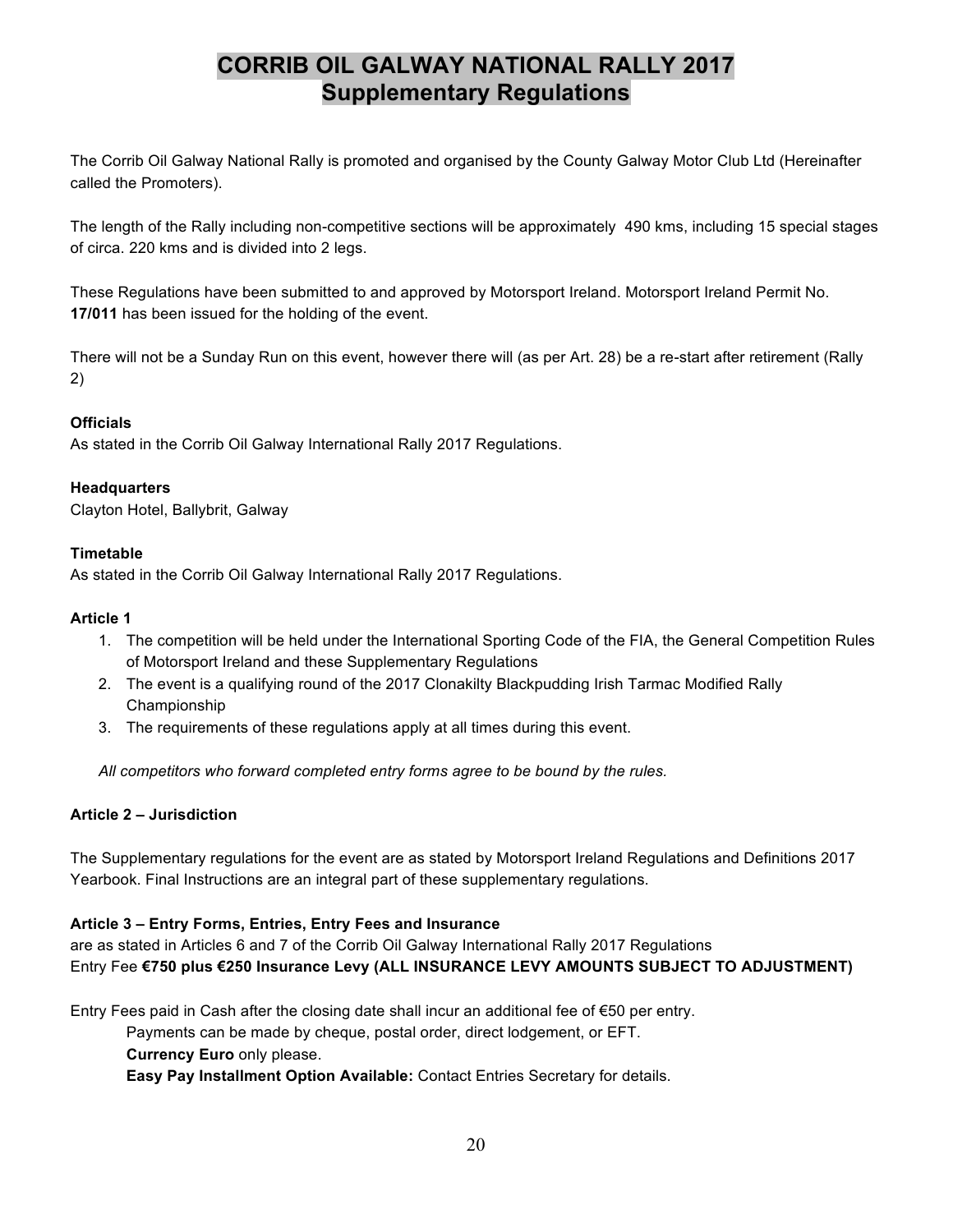#### **Article 4 – Reconnaissance**

Reconnaissance regulations and penalties are as stated in Article 24 of the Corrib Oil Galway International Rally 2017 Regulations.

#### **Article 5 – Penalties**

Penalties for the event will be applied in accordance with penalties stated for the Corrib Oil Galway International Rally 2017 Regulations.

#### **Article 6 – Classes**

(Please note that **Drivers in the National Rally only require a National Licence**)

| Class 9:   | Modified cars up to 1450cc, 2 wheel drive                                                                                         |
|------------|-----------------------------------------------------------------------------------------------------------------------------------|
| Class 10:  | Modified cars 1451 to 1650cc, not more than 2 valves per cylinder, 2 wheel drive                                                  |
| Class 11F: | Modified FWD cars 1451 to 1650cc, more than 2 valves per cylinder, 2 wheel drive                                                  |
| Class 11R: | Modified RWD cars 1451 to 1650cc, more than 2 valves per cylinder, 2 wheel drive                                                  |
| Class 12:  | Modified cars 1651 to 2100cc, not more than 2 valves per cylinder, 2 wheel drive                                                  |
| Class 13:  | Modified cars 1651 to 2100cc, more than 2 valves per cylinder, 2 wheel drive                                                      |
| Class 14:  | Modified cars 2101 to 3500cc, 2 wheel drive (Max 2 valves per cylinder over 3000cc)                                               |
| Class 15:  | Four-wheel drive cars whose homologation has expired. See notes 3 & 5                                                             |
| Class 20:  | Modified 4 Wheel Drive Cars (4WD) See note 16 on classes                                                                          |
| Class 22:  | Homologated cars – for drivers with National A or National B licence as appropriate. WRC cars<br>are not eligible for this class. |

**The event will incorporate a Challenge for Two Wheel Drive Homologated Cars**

**NOTES ON CLASSES:** See Appendix 29.1 Classes - Notes 1 to 16.5 of the Motorsport Ireland 2017 Yearbook.

*If the number of cars entered in the same cubic capacity class is less than five (5), the Organisers reserve the right to reduce the number of awards for that class.*

#### **Awards**

As stated in Article 23 of the Corrib Oil Galway International Rally 2017 regulations.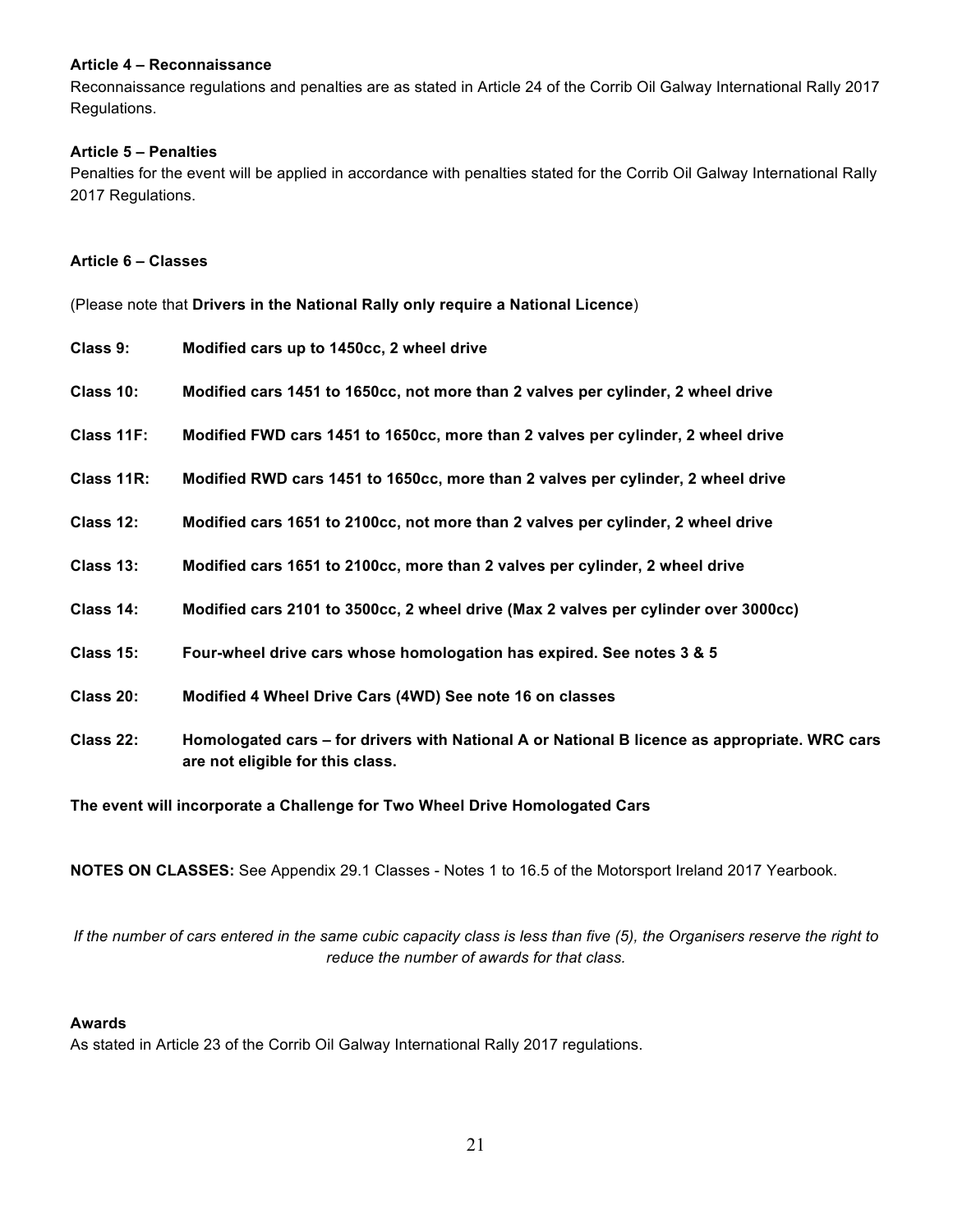# **THE CORRIB OIL GALWAY HISTORIC RALLY 2017 Supplementary Regulations**

## **ORGANISATION**

The organisers and Promoters of the Corrib Oil Galway Historic Rally are the County Galway Motor Club Ltd. The Rally will take place from  $4<sup>th</sup>$  to  $5<sup>th</sup>$  February 2017.

The Regulations for the Corrib Oil Galway International Rally 2017 Regulations apply to the Corrib Oil Galway Historic Rally except as varied below.

The event is a qualifying round of the **CLONAKILTY BLACKPUDDING IRISH TARMAC HISTORIC RALLY CHAMPIONSHIP 2017.**

## **Article 1 – DESCRIPTION and SCHEDULE**

The total length of the Corrib Galway Historic Rally is approx. 490 km, containing 15 special stages of which the special stage distance is 220 kms approx. and is divided into 2 legs.

The Schedule is as follows: -

| Friday   | $\mathbf{r}$ | 17.00 - 19.00 | Scrutiny at Galway Racecourse, Ballybrit |
|----------|--------------|---------------|------------------------------------------|
| Saturday | Η.           | 08.00         | Rally start from Parc Ferme,             |
| Sunday   | ÷.           | 09:15         | Re-start from Parc Ferme,                |
| Sunday   | $\ddotsc$    | 16.00         | Rally finish at Finish Ramp,             |

## **Article 2 - ELIGIBLE VEHICLES**

1. Cars must comply with the requirements of Appendix 29.1 of MI Yearbook 2017 (Articles 17-19). All cars in Categories 1, 2, 3 & 4 must have an HRVIF or HTP which must be produced at scrutineering..

## **(a) CATEGORY 1: HISTORIC CARS -**

 **Vehicles first registered prior to 31.12.1967.**

- **Class B1: Up to 1000cc**
- **Class B2: 1001cc up to 1300cc**
- **Class B3: 1301cc up to 1600cc**
- **Class B4: 1601cc up to 2000cc excluding all Porsche 911/2**
- **Class B5: Over 2000cc including all Porsche 911 and 912**

#### **(b) CATEGORY 2: POST HISTORIC CARS –**

 **Vehicles first registered from 1.1.1968 to 31.12.1974.**

- **Class C1: Up to 1300cc**
- **Class C2: 1301cc up to 1600cc**
- **Class C3: 1601cc up to 2000cc**
- **Class C4: Over 2000cc**

**Class C5: All cars having engines with both more than one camshaft and more than 2 valves per cylinder and all cars with rotary engines.**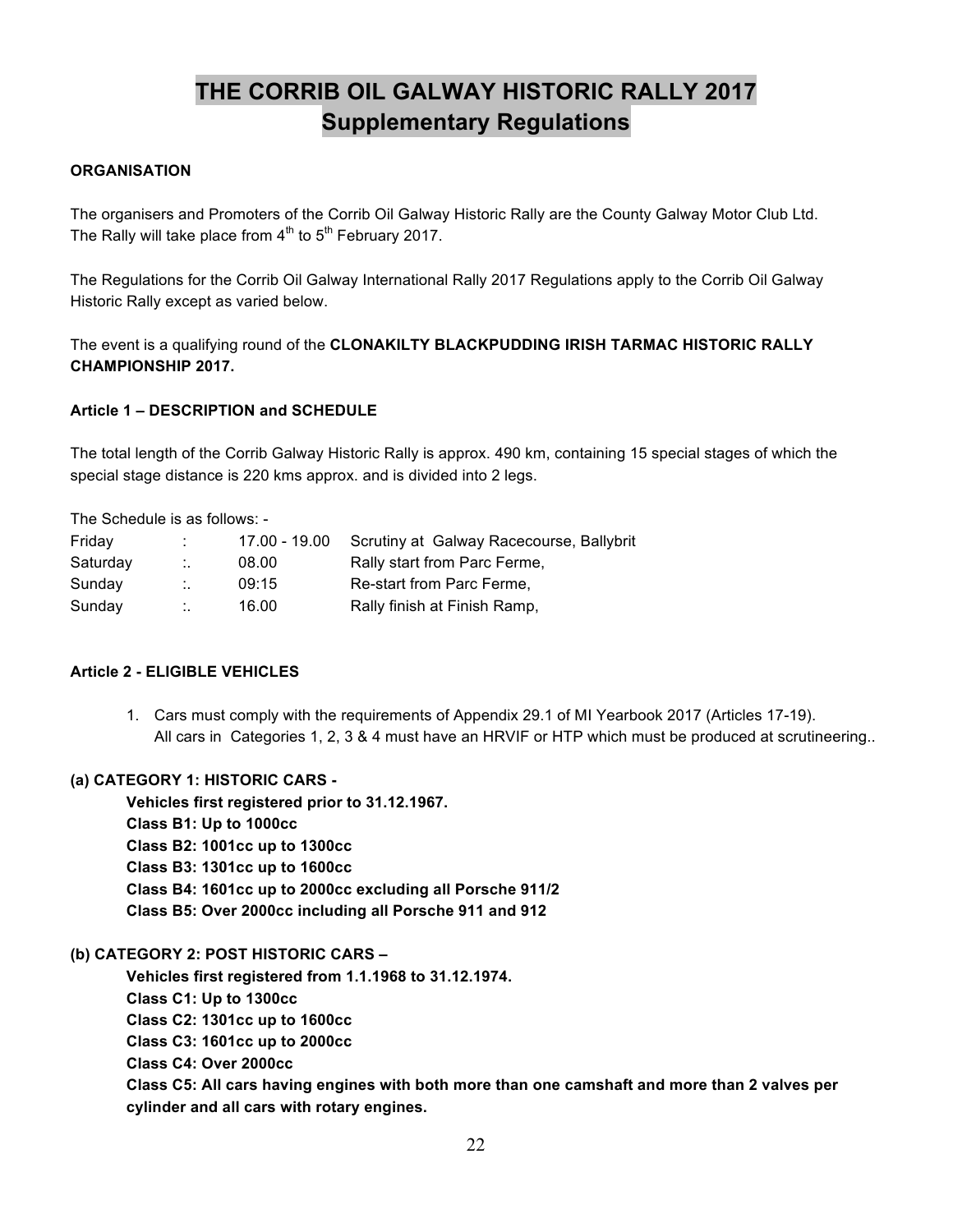## **(c) CATEGORY 3: CLASSIC RALLY CARS –**

 **Vehicles first registered from 1.1.1975 to 31.12.1981. Class D1: Up to 1300cc Class D2: 1301cc up to 1600cc Class D3: 1601cc up to 2000cc Class D4: Over 2000cc Class D5: All cars having engines with more than one camshaft and more than 2 valves per cylinder and all cars with rotary engines.**

**(d) CATEGORY 4: HISTORIC RALLY CARS –**

 **Vehicles first registered from 1.1.82 to 31.12.85. Class E1 Up to 1300cc Class E2 1301cc to 1600cc Class E3 1601cc to 2000cc Class E4 Over 2001cc**

#### **(e) FIA APPENDIX K CARS**

 Vehicles that comply with the current FIA App. K Regulations and which are in possession of a valid FIA Historic Technical Passport. (HTP).

All vehicles in this category are to be in compliance with their HTP.

If sufficient entries are received then this Category will be sub-divided in accordance with the FIA Championship categories/classes

## **ARTICLE 3 – ENTRIES, FEES AND INSURANCE**

Are as stated in Articles 6 and 7 of the Corrib Oil Galway International Rally 2017 Regulations.

The number of entries will be subject to a total competitor maximum of **131**. If less than 10 entries are received the Organisers reserve the right to cancel the event.

The entry fee for the event is **€675 plus €125 Insurance Levy (ALL INSURANCE LEVY AMOUNTS SUBJECT TO ADJUSTMENT)** inclusive of IRDS at standard rate premiums, and competitor P.A. insurance. Entry Fees paid in Cash after the closing date shall incur an additional fee of €50 per entry.

Payments can be made by cheque, postal order, direct lodgement, or EFT.

**Currency Euro** only please.

**Easy Pay Installment Option Available:** Contact Entries Secretary for details.

## **ARTICLE 5 – TROPHIES AND AWARDS**

## **Overall – REMINDER – ONLY CATEGORY 1 AND APPENDIX K CARS ARE ELIGIBLE TO BE DECLARED THE OVERALL HISTORIC WINNER – SEE APPENDIX 29.1, LAST SENTENCE OF ARTICLE 18.1**

1st Overall Crew 2 Trophies 2nd Overall Crew 2 Trophies 3rd Overall Crew 2 Trophies

## **Classes**

1st Crew 2 Trophies 2nd Crew 2 Trophies 3rd Crew 2 Trophies